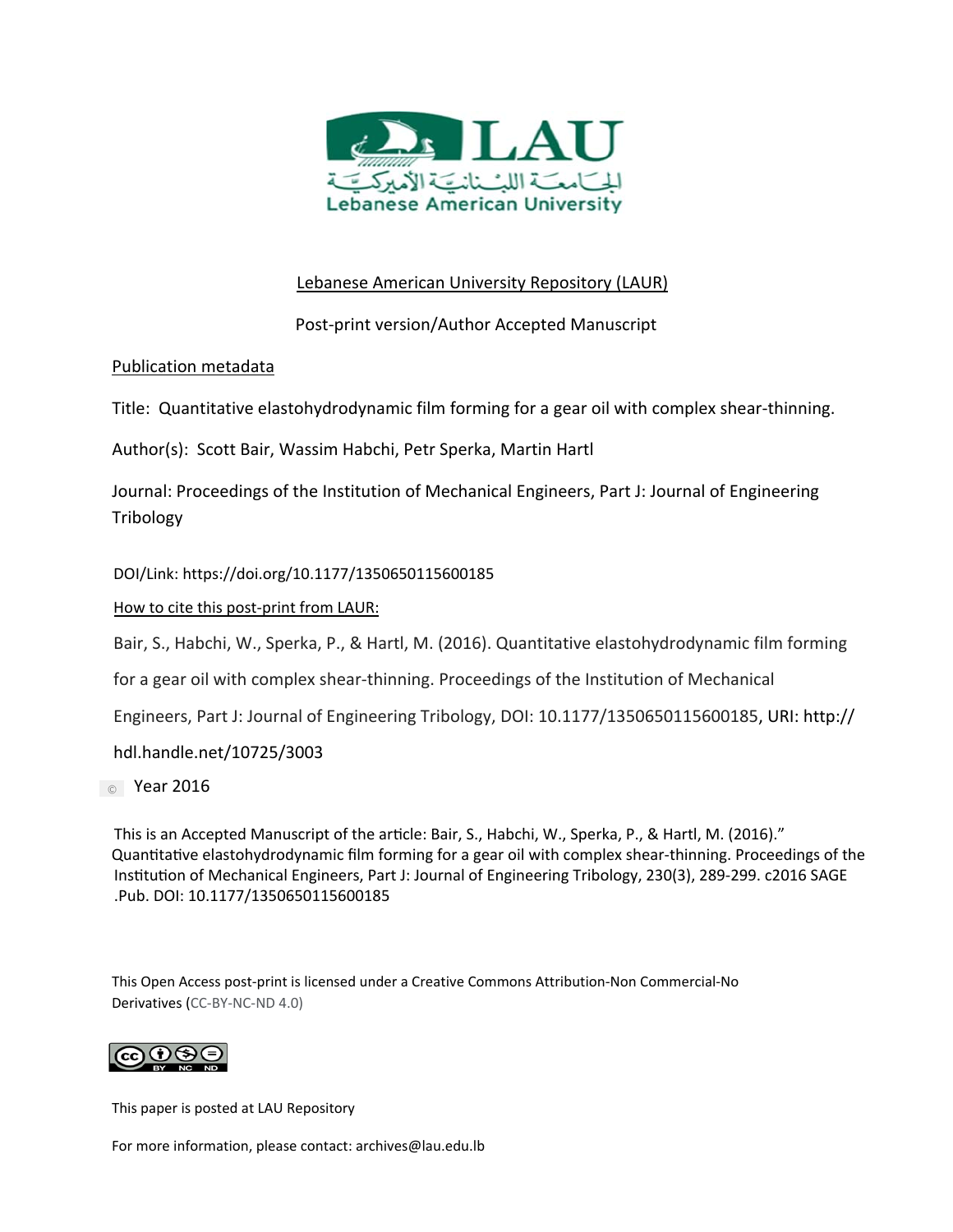# **Quantitative Elastohydrodynamic Film Forming for a Gear Oil with Complex Shear-Thinning**

Revised June, 2015. Changes in red.

## **Scott Bair\***

Regents' Researcher Georgia Institute of Technology, Center for High-Pressure Rheology George W. Woodruff School of Mechanical Engineering Atlanta, GA 30332-0405, USA scott.bair@me.gatech.edu

#### **Wassim Habchi**

Department of Industrial and Mechanical Engineering, Lebanese American University Byblos, Lebanon wassim.habchi@lau.edu.lb

#### **Petr Sperka and Martin Hartl**

Faculty of Mechanical Engineering Brno University of Technology 61669, Brno, Czech Republic sperka@fme.vutbr.cz,

\*Corresponding Author

## **Abstract**

Perhaps the most thorough characterization of the elevated pressure properties of any commercial EHL lubricant is presented here for a gear oil. Compressibility, thermal conductivity and low-shear viscosity were measured. Of particular interest is the shear dependence of viscosity, measured across four decades of stress, which shows two transitions each with a specific value of power-law exponent. An attempt to capture a suspected third transition at very high stress resulted in mechanical degradation of the liquid in the viscometer. Numerical simulations of a point contact between a steel ball and a glass disc showed good agreement over a range of slide-to-roll ratio for the measured central thickness. The agreement for the minimum thickness was excellent. A new result is that shear-thinning of a higher molecular weight component that occurs from 3 to 200 kPa had little effect on the film thickness and could therefore be neglected in a film thickness calculation.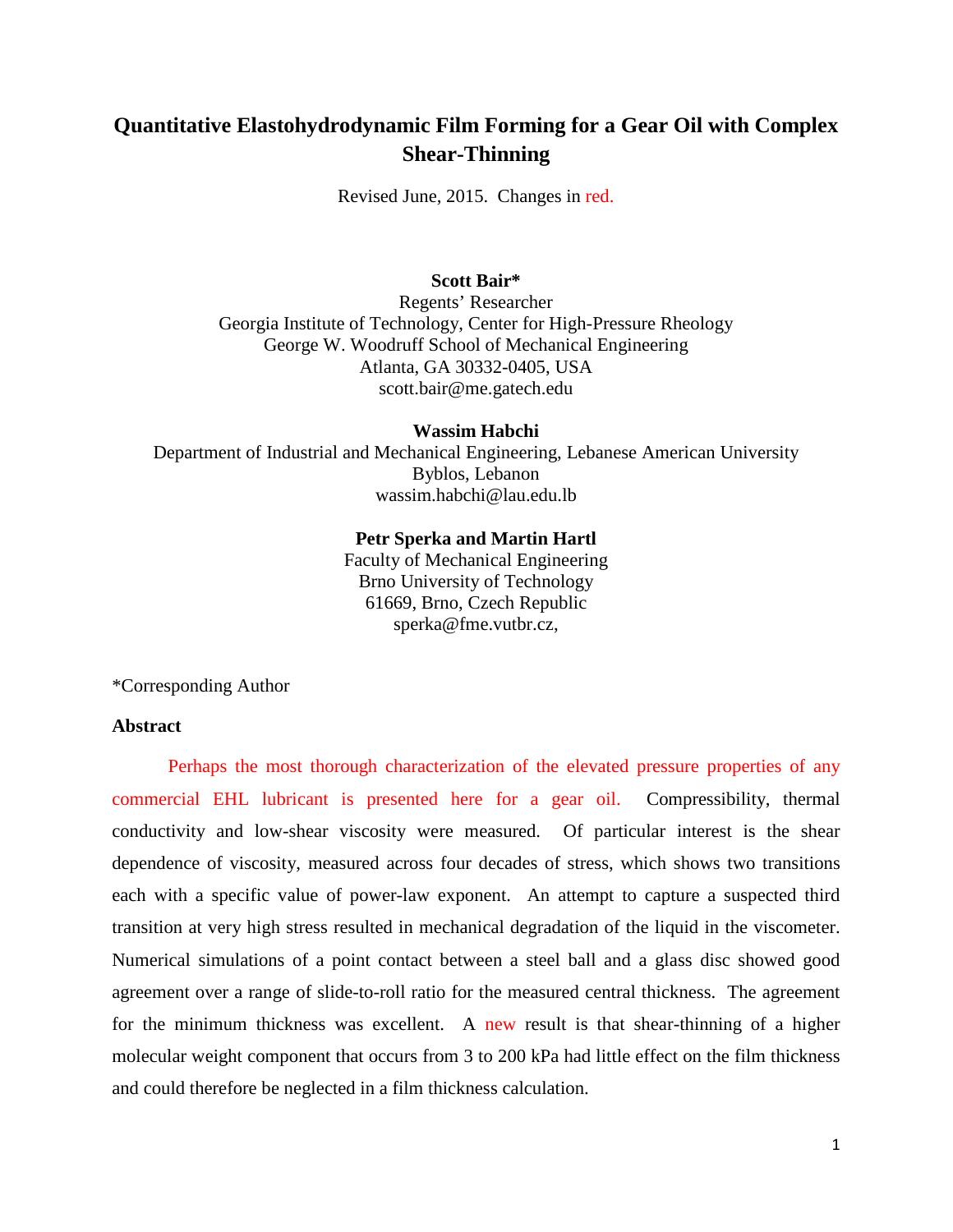**KEYWORDS**: elastohydrodynamic, film thickness, EHL, rheology, shear-thinning, compressibility

## **1. INTRODUCTION**

The field of elastohydrodynamic lubrication (EHL) has now diverged into two very separate areas. The first is the classical approach in which primary measurements of liquid properties are not welcomed because these are the properties which must be adjusted to match theory to experiment [1]. The second is the quantitative approach [2] in which primary measurements of liquid properties are essential since these properties are used to predict new contact behavior and validate theory. The quantitative approach has resulted in rapid advances in understanding of film thickness [3-7] and friction [3, 8-11].

There has been recent resurgence of interest in friction of EHL films. Sometimes lost in the discussion is the fact that superposition instructs that the constitutive behavior, which applies to the Hertz zone where friction is generated, must also be applied in the inlet zone where the film is formed. Therefore, it is not sensible or possible to discuss the effect of rheology on friction without addressing the effect on film thickness.

Film thickness is important to the durability of machine components, particularly the minimum value, and the central thickness of the lubricant film determines the shear rate which must be known to calculate friction.

The shear-dependent viscosity,  $\eta$ , of multigrade crankcase oils most often begins to depart from the low-shear viscosity,  $\mu$ , at low shear stress and, after a small decrease in viscosity, there is an inflection in the log-log representation of viscosity versus shear stress or rate. The inflection may be followed by a plateau of constant viscosity with a second Newtonian value,  $\mu_2$ ; however, more often, before the viscosity can become constant, the shear dependence of the base oil begins to affect the overall viscosity. See Figure 1 for an example from [12] of a 10W-40 motor oil. This behavior can be accurately described within a limited range of shear stress,  $\tau$ , by a multi-component modified Carreau (MCMC) equation introduced by Bair and coworkers [13] in 2005.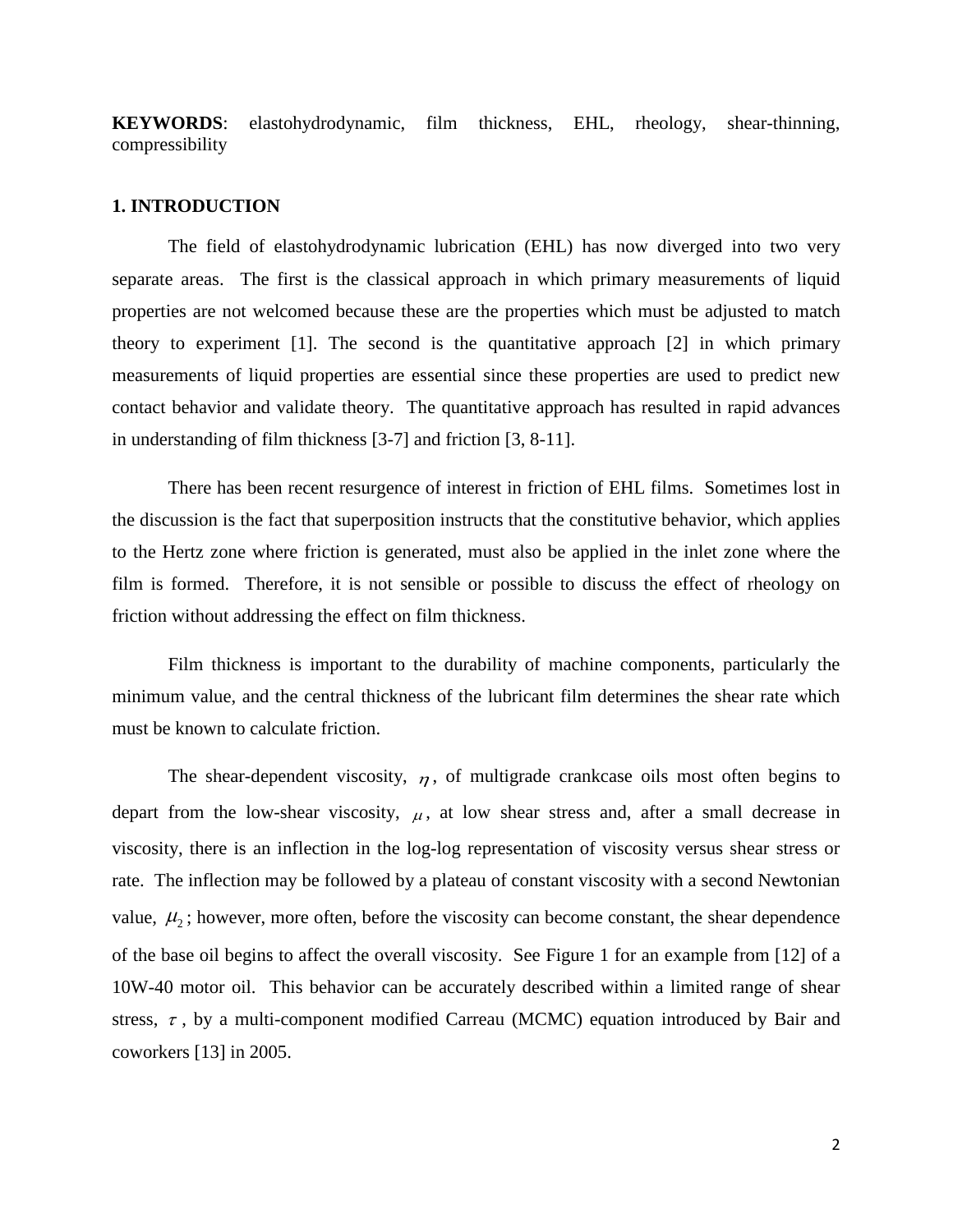$$
\eta = \mu \sum_{i=1}^{N} f_i \left[ 1 + \left| \frac{\tau}{G_i} \right|^2 \right]^{-\frac{1}{2}}, \quad \sum_{i=1}^{N} f_i = 1 \tag{1}
$$

The parameters of this model are listed in Table 1 for several commercial lubricants.

The shear response of a multigrade gear oil is usually different. The shear-thinning begins at greater shear stress and the inflection is seldom seen as there is a smaller interval between the first Newtonian limit,  $G_1$ , and the shear thinning of the base oil,  $G_2$ . An example for a 75W-90 gear oil is included in Figure 1 from [14] to illustrate the difference. Parameters are listed in Table 1.

In this article, the properties of a commercial high viscosity gear oil, Mobilgear SHC 6800, are thoroughly characterized for a film thickness calculation. This oil is the middle viscosity grade of a series of five gear oils (1500, 3200, 6800, 22M and 46M) by the same manufacturer. The high viscosity is beneficial for measurement of the shear dependent viscosity since pressures need not be extreme to generate large shear stress. Shear-thinning models which can be useful in EHL simulations of gear contacts are evaluated. The central and minimum film thicknesses predicted from the measured properties are compared with accurate film thickness measurements. Data such as these should also be useful in accurately predicting friction provided that the stress is sufficiently low to avoid degradation.

## **2. COMPRESSIBILITY**

The change in length of a metal bellows can be measured by a potentiometer housed within a pressure vessel to detect changes in volume of a liquid [15]. The maximum pressure is 400 MPa and the temperature goes to 110°C. The sample volume may not be less than 0.84 of the volume captured when the sample was installed at ambient temperature and pressure. Also, the volume must not exceed 1.09 of the volume captured when the sample was installed or the bellows will be permanently deformed. There is no known viscosity limit for the potentiometerbased instrument and for this reason it is employed here. The relative volume calibrations were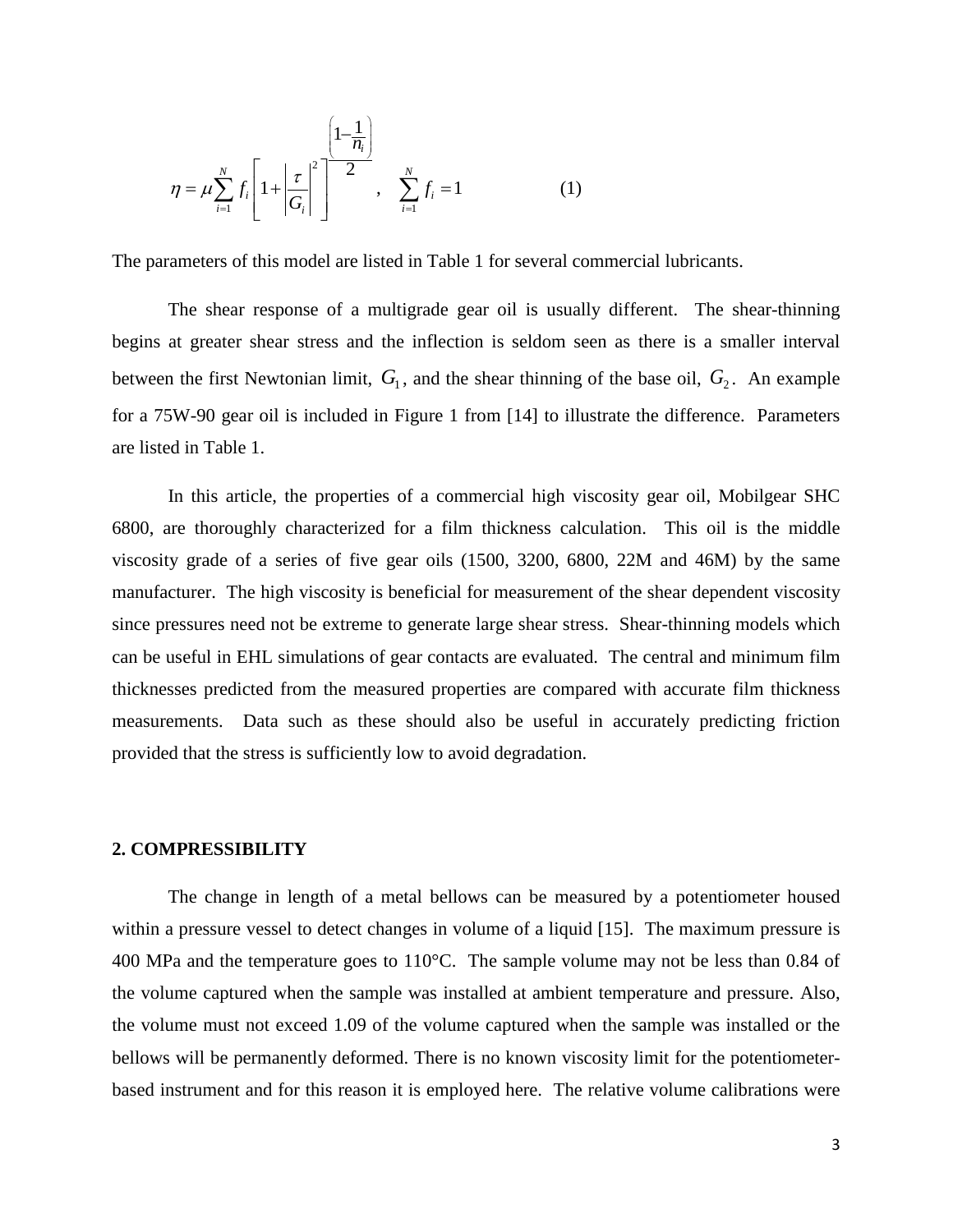performed with water using the National Institute for Standards and Technology certified densities [16].

The relative volumes,  $V / V_R = V(T, p) / V(T_R = 30^\circ \text{C}, p = 0)$ , of the oil referenced to 30°C and atmospheric pressure are listed in Table 2. The Murnaghan equation of state [17] is used to represent the temperature and pressure dependence of the density of the gear oil. It reads

$$
\frac{V}{V_0} = \frac{\rho_0}{\rho} = \left(1 + \frac{K_0'}{K_0} p\right)^{\left(\frac{1}{-K_0'}\right)} \tag{2}
$$

The isothermal bulk modulus for this model is  $K = K_0 + K'_0 p$ .

For any isothermal form,  $K_0(T)$  can be described by

$$
K_0 = K_{00} \exp(-\beta_K T) \quad (3)
$$

*V*<sup>0</sup> must also vary with temperature and a linear dependence of ambient pressure density on temperature is most often employed; however such a relationship will sometimes lead to crossing of isotherms. To avoid this difficulty the ambient pressure volume is made linear with temperature.

$$
\frac{V_0}{V_R} = 1 + a_V \left( T - T_R \right) \quad (4)
$$

Here  $V_R$  is the reference volume at the reference temperature,  $T_R = 30$  °C and ambient pressure. The parameters of equations (2-4) are listed in Table 3. This correlation is compared to the data and to a comercial 85W-140 gear oil in Figure 2.

## **3. THERMAL CONDUCTIVITY**

The thermal conductivity at ambient pressure,  $k_0$ , was measured by transient hot-wire technique at 30 and 50°C, giving 0.146 and 0.139 W/mK, respectively, with estimated uncertainty of 0.002 W/mK. With  $k_R = 0.146$  W/mK and  $a_k = -0.0025$  K<sup>-1</sup>, the ambient pressure conductivity can be given [18] as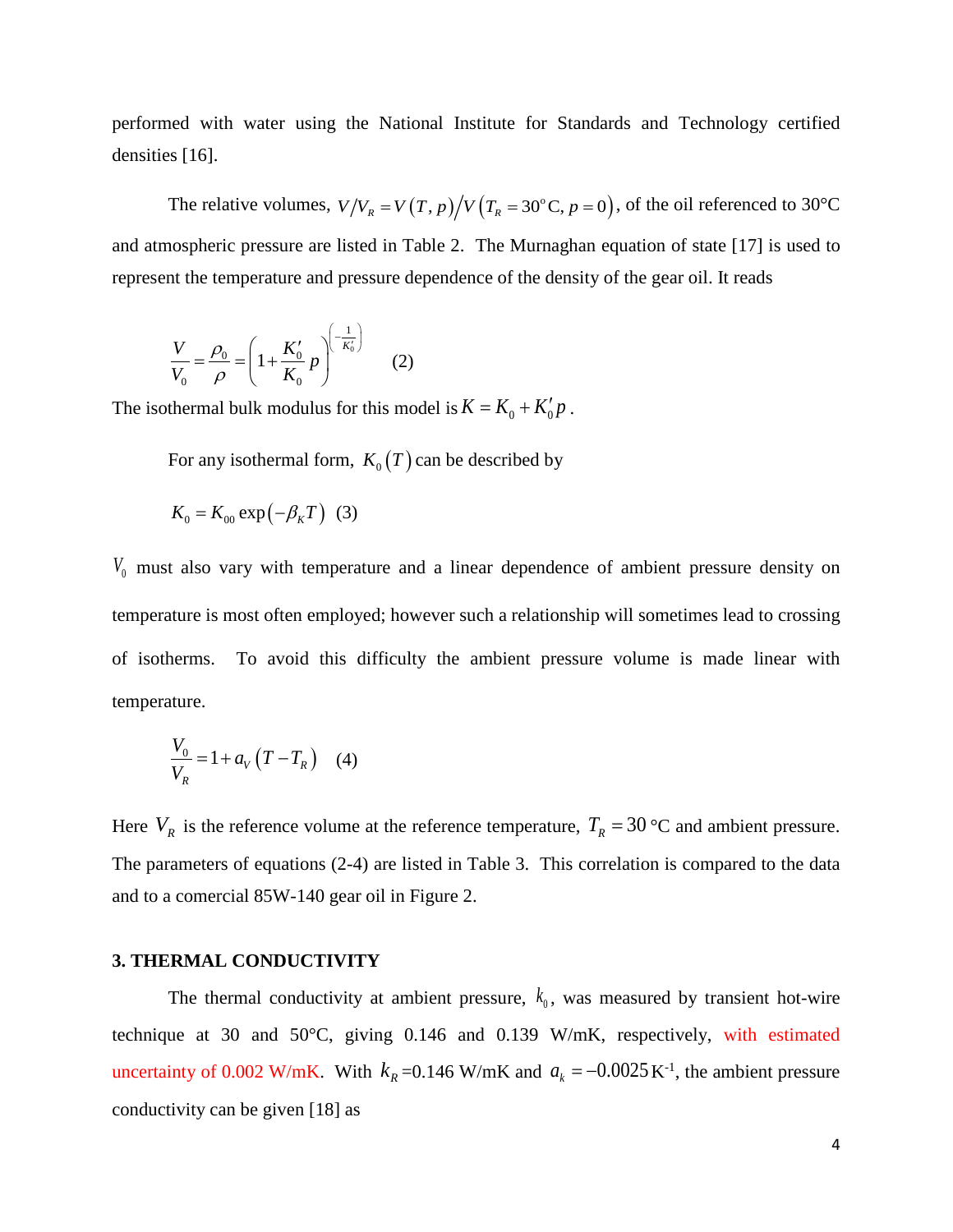$$
k_0(T) = k_R \left[ 1 + a_k (T - T_R) \right] \quad (5)
$$

A simple density scaling rule for the thermal conductivity at elevated pressure [19] is assumed to hold here.

$$
k(T, p) = k_0(T) \left( \frac{\rho(T, p)}{\rho_0(T)} \right)^3 = k_0(T) \left( \frac{V(T, p)}{V_0(T)} \right)^{-3} \quad (6)
$$

## **4. LIMITING LOW-SHEAR VISCOSITY**

A falling cylinder viscometer [20] was used to determine the viscosity as a function of pressure. Because of the low shear stress, 45 Pa, used in these stress-controlled measurements, the viscosity may be considered to be the limiting-low-shear viscosity,  $\mu$ . The estimated uncertainties are 3% for viscosity, 0.5°C for temperature and the greater of 1MPa and 0.5% in pressure for pressures to 350 MPa and 0.7 % for pressures above 350 MPa. The results are listed in Table 4.

At least eight different definitions of the pressure-viscosity coefficient have been used. The reciprocal asymptomatic isoviscous pressure coefficient,

$$
\alpha = \left[ \int_0^\infty \frac{\mu(p=0)}{\mu(p)} dp \right]^{-1} \tag{7}
$$

is the coefficient employed in the Hamrock and Dowson film thickness formulas and is given here in Table 4. There is no consensus on the proper definition of the pressure-viscosity coefficient for film forming.

The Yasutomi model [21], which does not require an equation of state, is a pressure modification of the Williams-Landel-Ferry [22] model for the temperature dependence of the dynamic properties of super-cooled liquids

$$
\mu = \mu_g \exp\left[\frac{-2.303C_1(T - T_g)F}{C_2 + (T - T_g)F}\right]
$$
 (8)

where  $T_g(p)$  is the glass transition temperature which varies with pressure as  $T_g = T_{g0} + A_1 \ln(1 + A_2 p)$  (9)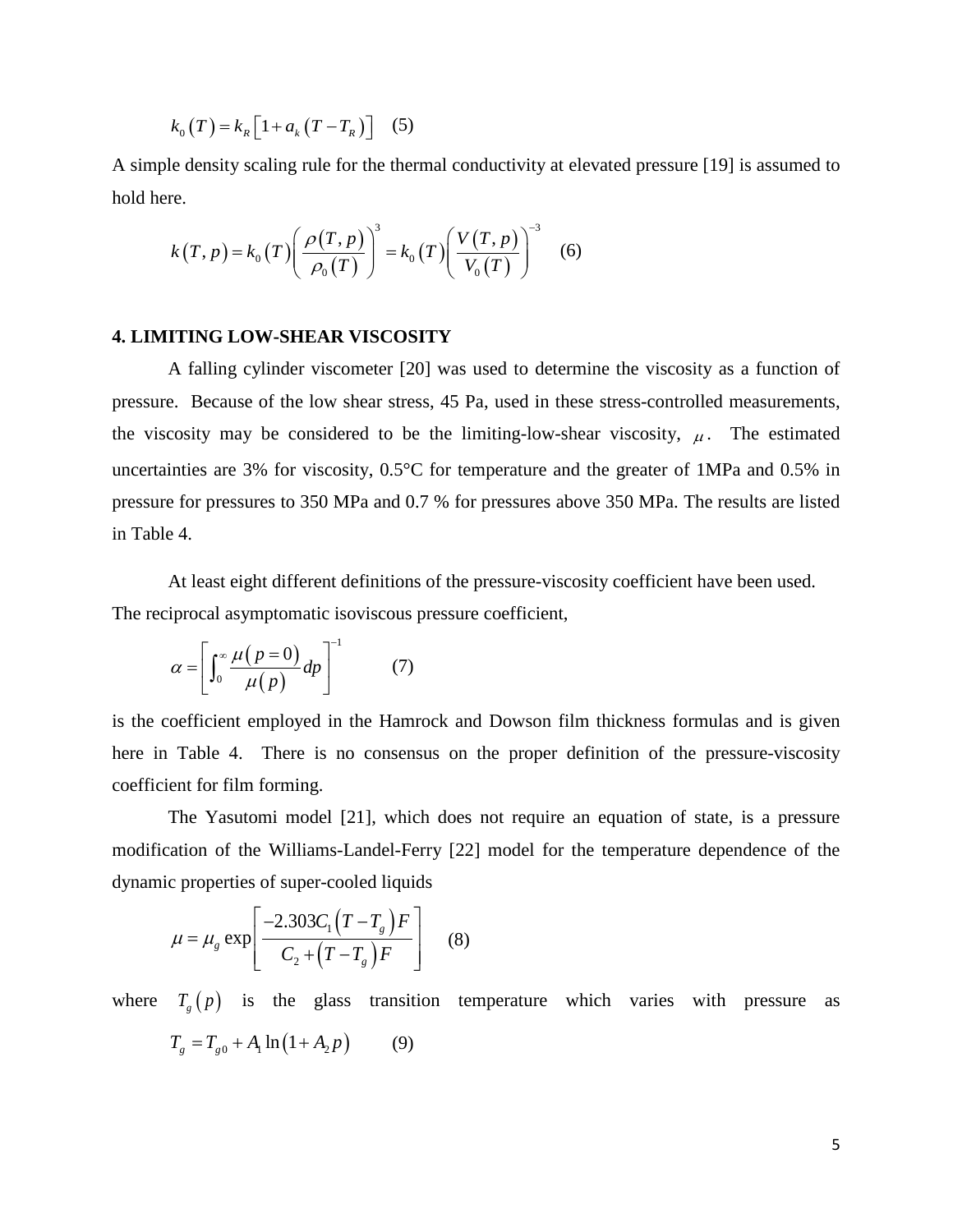The dimensionless relative thermal expansivity of the free volume,  $F(p)$ , is given by a new empirical expression [23].

 $F = (1 + b_1 p)^{b_2}$  (10)

The glass viscosity,  $\mu_{g}$ , was assumed to have the "universal" value of  $10^{12}$  Pa·s. Additional parameters are listed in Table 5. The viscosities near ambient pressure are quite important to film forming. Due to the relative importance of the low pressures, the data at 0.1, 25 and 50 MPa were weighted at times 16, times 4 and times 2, respectively in the least squares regression. The curves shown on the plot in Figure 3 are the Yasutomi correlation.

The log(viscosity) versus pressure inflection has not been reached in the data. There is no data above the inflection pressure to uniquely define the parameters in the correlation. Therefore extrapolation above the inflection is expected to underestimate the viscosity at high pressures.

#### **5. SHEAR-DEPENDENT VISCOSITY**

The pressurized thin-film Couette viscometer has been previously described [15]. The gear oil was sheared between a rotating cylinder and a stationary cylinder immersed in compressed liquid within a pressure vessel. The radial clearance was established by measurements on diisodecyl phthalate (DIDP), (Fluka >99%). DIDP is an internationally recognized reference liquid for high pressure [24] and has pressure and temperature response similar to liquid lubricants.

Three cylinder sets were employed to characterize shear-thinning across four decades of shear stress, six decades considering the falling body measurements. The cylinder sets are described in Table 6. Any experimental measurement of viscosity involves shearing of the liquid which produces an increase in the temperature of the liquid. For measurements of constitutive response, it is necessary that the associated temperature increase does not obscure the change in viscosity due to molecular alignment. That is to say, the product of the temperature increase and the temperature-viscosity coefficient must be small. The temperature-viscosity coefficient is known from the low-shear measurements. There are two sources of temperature increase of the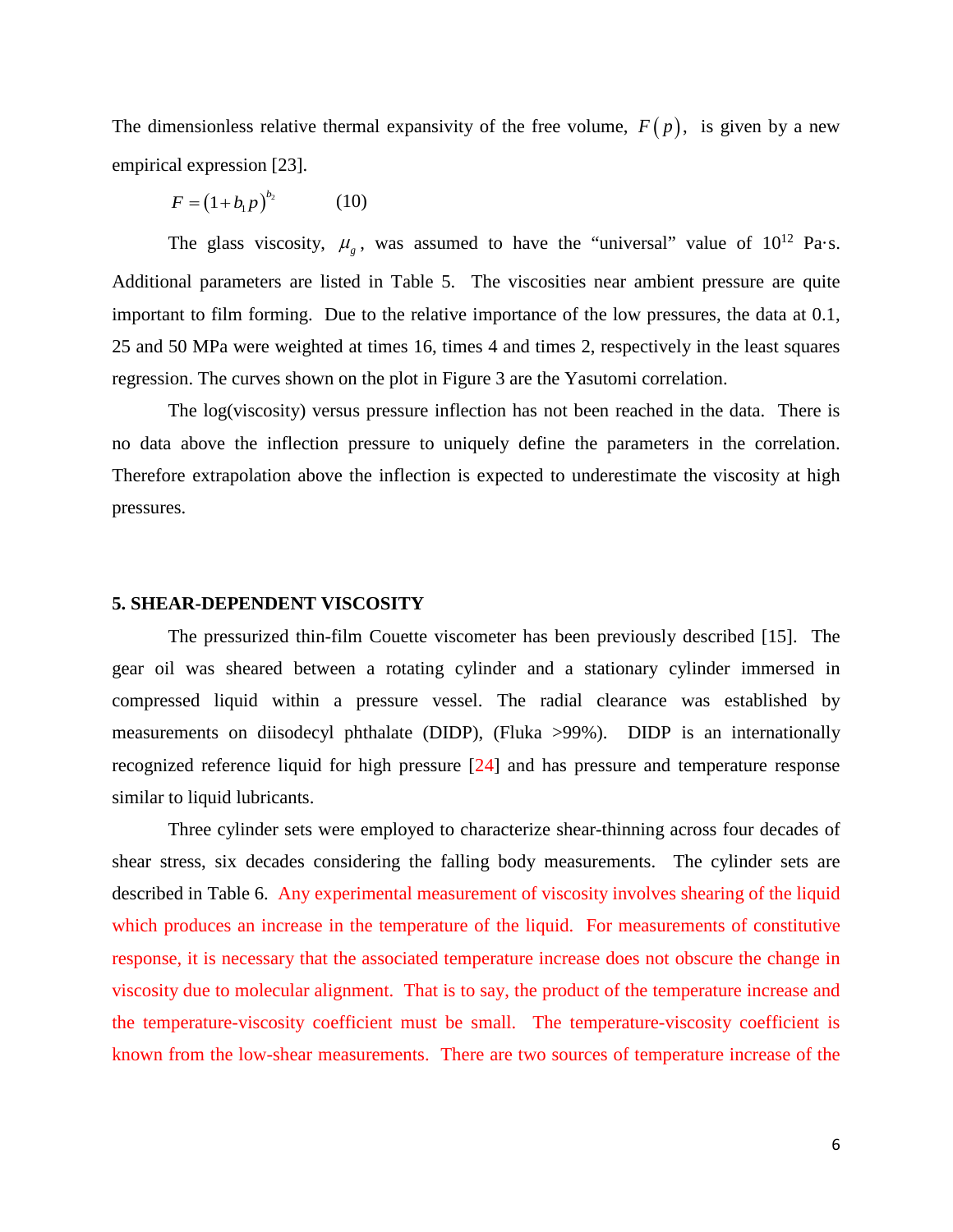sheared liquid, the temperature increase at the working surface of the cylinders and the variation of temperature across the film.

To mitigate the temperature increase at the working surface, the cylinders are fabricated from very high thermal conductivity materials and each measurement consists of shearing for a single rotation of the rotating inner cylinder. The highest rotational speed was 2 revolutions per second. The stepper motor was programmed for 10 ms acceleration. The torque transducer damping fluid is Fluorinert FC77 which has such low viscosity at the test pressures that the transducer response time is less than the acceleration time. The method of braking one of two rotating cylinders [25], which produces millisecond response, was not used because high shear rates are not of interest in a shear-thinning measurement when pressure and temperature are variable. To reduce the temperature variation across the film, the shearing films are thin, yielding small values of the Nahme-Griffith number.

Shear dependent viscosities are plotted versus shear stress in Figure 4. Three regimes of shear dependence are observed in the data. First, at shear stress less than 3 kPa, the viscosity is constant. Second, there is mild shear dependence from 3 to 150 kPa. Third, at shear stress greater than 150 kPa, the viscosity is more strongly shear dependent up to the highest measured stress of 5 MPa. The mild shear dependence from 3 to 150 kPa is typical of the response to addition of a polymer viscosity improver [26]. The shear dependence at shear stress greater than 150 kPa has been observed in a high viscosity polyalphaolefin base oil [13].

Following the highest stress applied by the 8 mm diameter cylinder set, 1.4 MPa, the viscosity was repeatable at lower stress. Therefore, it may be assumed that the gear oil does not mechanically degrade at shear stress up to 1.4 MPa, indicating that degradation should not affect film thickness in a glass/steel rolling contact [27]. Degradation was observed at much greater stress and this will be discussed later.

It can be seen from the presentation of viscosity versus shear stress in Figure 4 that, to a good approximation, the flow curves would superimpose by shifting vertically. This is timetemperature-pressure superposition, the means by which shear-thinning can be applied to practical tribology problems. Vertical shifting has been done for the highest and lowest viscosity flow curves in Figure 5 by reducing the generalized viscosity,  $\eta$ , through dividing by the lowshear viscosity,  $\mu$ . It can be noticed that the vertical shifting in Figure 5 is not perfect. This may be reconciled by setting each value of *G* proportional to  $\mu^m$  [26] with  $m = 0.09$  here rather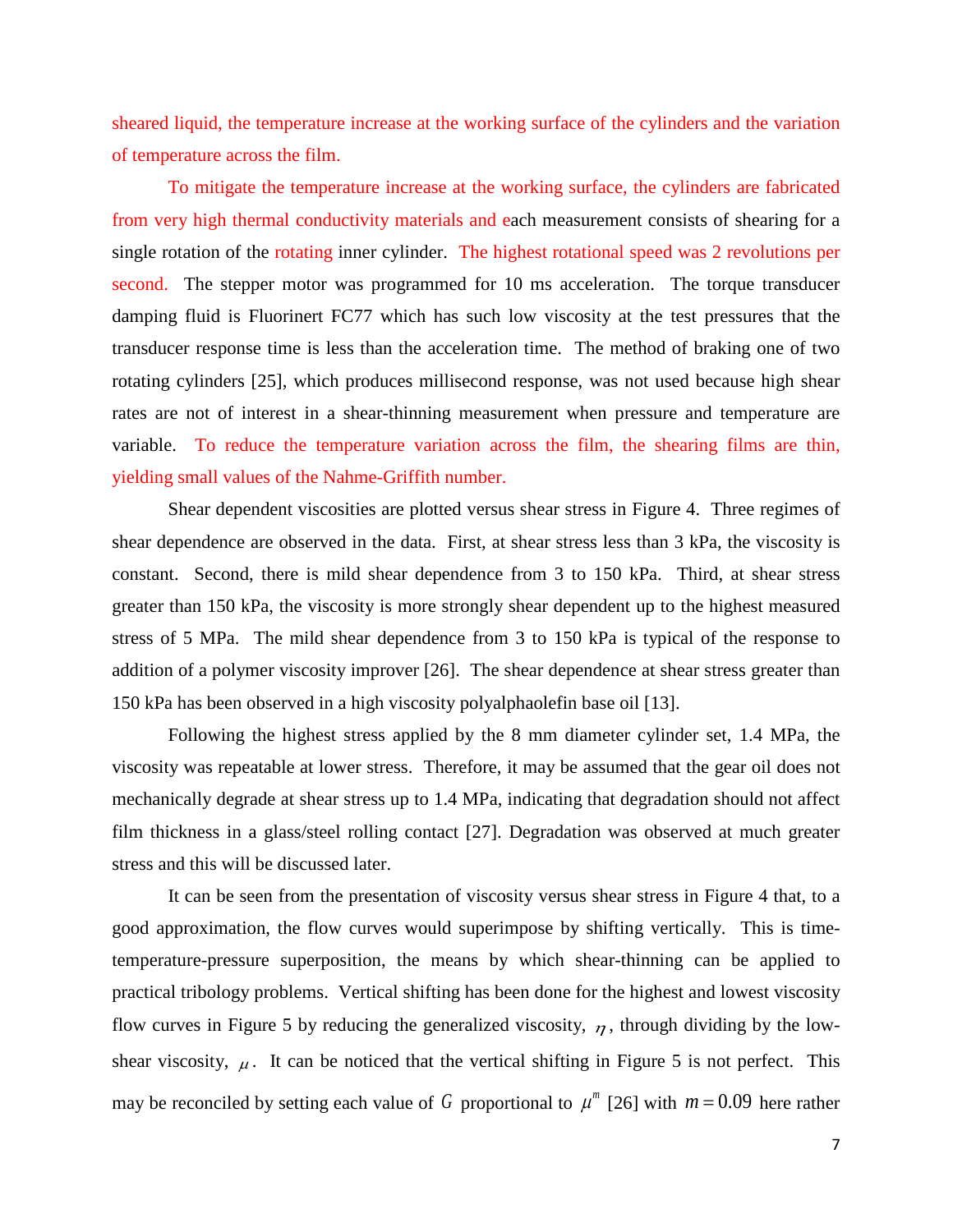than having each modulus being a constant. This shifting will not bring a noticeable change in a tribological calculation, however.

Three shear-thinning models have been employed here, the multi-component modified Carreau (MCMC) equation (1) with two components (MCMC2) and the multi-component modified Carreau (MCMC) equation (1) with one component (MCMC1) and a new Ree-Eyring-Carreau (REMC) multi-component equation introduced below. These models are shown in Figure 5.

In Figure 5 the MCMC2 model departs from power-law behavior for shear stress greater than about 3 MPa. The first component with the largest value of  $n_i$ , 0.873 versus 0.72 for the second, will become dominant at high shear stress. The single component version, MCMC1, eliminates this issue: however, as shown in Figure 5, the contribution of the higher molecular weight constituent to shear-thinning is lost. Because the response is power-law at high stress, the Ree-Eyring-Carreau model below was introduced in reference [28] to maintain power-law behavior at high stress.

$$
\eta = \mu \left\{ \sum_{i=1}^{N-1} \frac{f_i G_i}{\mu \dot{\gamma}} \sinh^{-1} \left( \frac{\mu \dot{\gamma}}{G_i} \right) + f_N \left[ 1 + \left( \frac{\mu \dot{\gamma}}{G_N} \right)^2 \right]^{-2} \right\}, \sum_{i=1}^{N} f_i = 1, \text{ and } G_N > G_j \text{ for } j < N \qquad (11)
$$

The Ree-Eyring equation [29], (11) without the Carreau term, was offered by Eyring and coworkers as a constitutive model to describe power-law response of mixtures. There is an advantage in the use of sinh terms over the Carreau terms for the shear dependence of components with low Newtonian limits. Power-law behavior can be modeled over a small interval of stress as with Carreau; however, the sinh term quickly vanishes at higher stress while the Carreau term of low Newtonian limit components will dominate at very much higher stress. The disadvantage is that more terms are required to give power-law behavior. The Carreau term was added in reference [28] for convenient extrapolation. The preferred independent variable here is stress. Therefore equation (11) was modified in this work to become the Ree-Eyringmodified Carreau (REMC) model used here.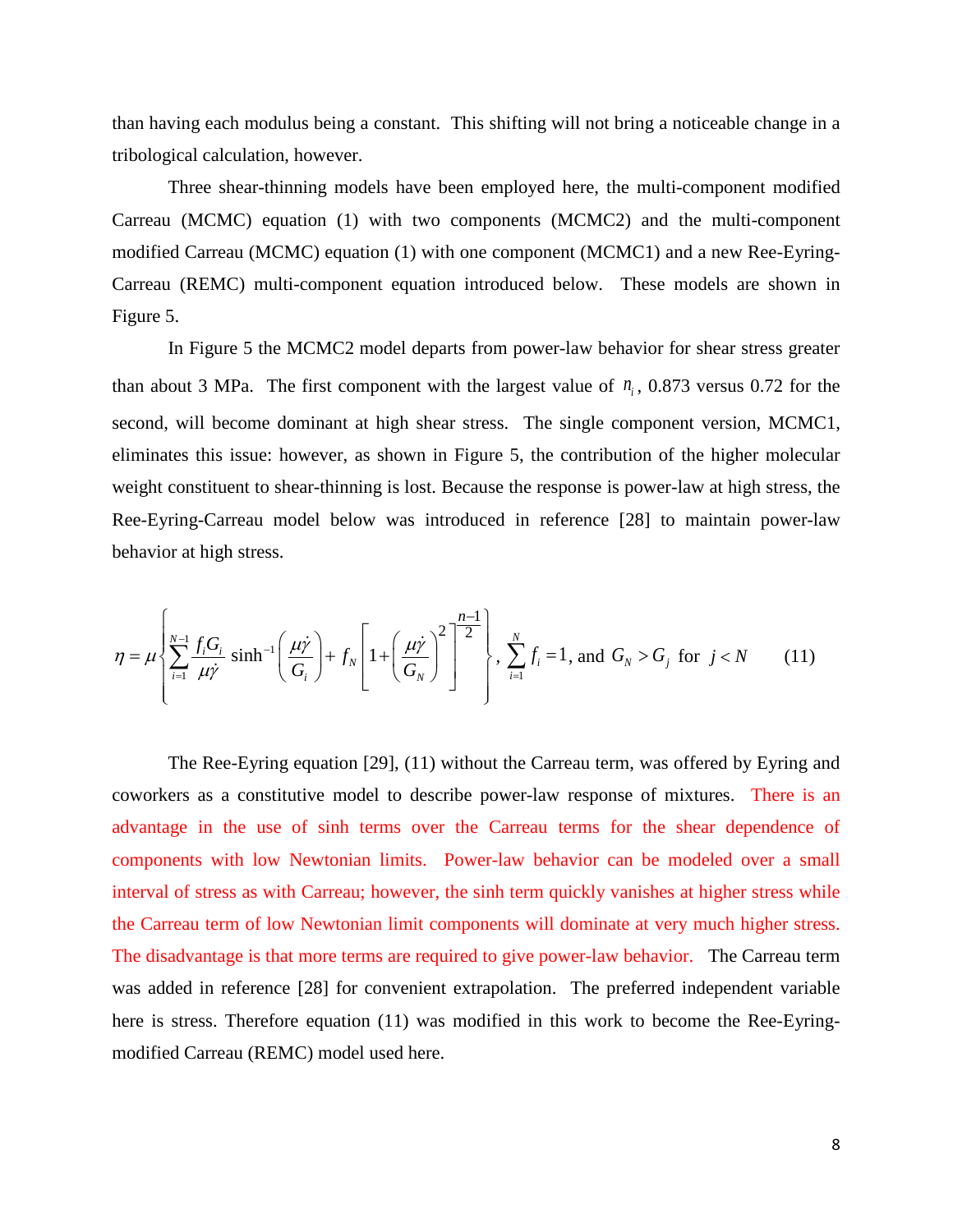$$
\eta = \mu \left\{ \sum_{i=1}^{N-1} \frac{f_i \tau}{G_i \sinh\left(\frac{\tau}{G_i}\right)} + f_N \left[1 + \left|\frac{\tau}{G_N}\right|\right]^{1-\frac{1}{n}} \right\}, \sum_{i=1}^{N} f_i = 1, \text{ and } G_N > G_j \text{ for } j < N \qquad (12)
$$

The parameters are listed in Table 7 and the reduced viscosity is plotted in Figure 5. Notice that REMC and MCMC1 differ only in the effect of shear-thinning contributed by a high molecular weight constituent and this will be used to investigate its effect on film thickness in what follows.

The shear-thinning relation most often employed in classical EHL, which makes shear rate vary with the hyperbolic sine function of stress, is actually not shear-thinning. It is an empirical equation describing thermal softening due to viscous heating in Poiseuille flow [30], which was mistaken for another form of non-Newtonian flow, thixotropy, in early viscosity measurements [31].

## **6. EHL FILM THICKNESS CALCULATIONS**

The film thickness calculations in this work are done using the thermal generalized-Newtonian EHD model developed by Habchi et al. [32] based on the full-system finite element approach. It consists in solving first the EHD part; that is, the generalized-Reynolds [33], linear elasticity and load balance equations in a fully-coupled fashion. The full-coupling provides any loss of information that would occur in a weak-coupling scheme and would lead to slow convergence properties of the overall numerical procedure. The solution of this part provides the pressure and film thickness distributions in the contact. These are used as input for the thermal part of the problem. The latter consists in applying the heat transfer equation to the lubricant film and contacting solids. The arising equations in the lubricant and solid domains are then also solved in a fully-coupled fashion. This gives rise to an updated temperature field which is used to update the lubricant properties throughout the film. In fact, the employed model accounts for the viscosity, density and thermal conductivity variations of the lubricant with pressure and temperature throughout the film. It also accounts for the variations of viscosity with shear stress. An iterative procedure is established between the EHD and thermal part until both pressure and temperature fields within the contact are converged. All equations are discretized using finite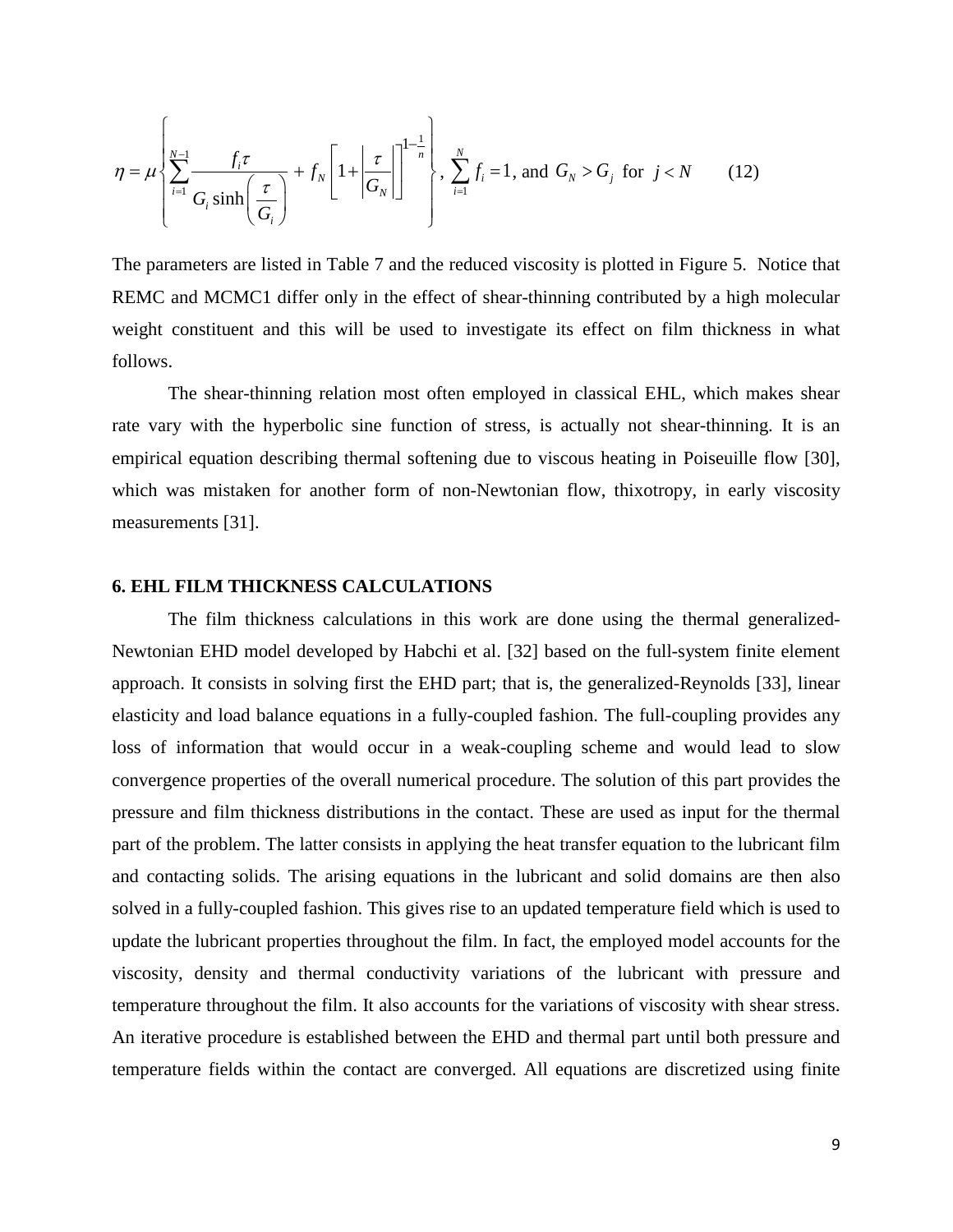elements. Being non-linear, these are solved using a Newton-like procedure. For further details about the employed geometries, meshes, solution techniques, etc. the reader is referred to [32].

#### **7. EHL FILM THICKNESS MESUREMENTS**

Film thickness measurements were carried out using optical tribometer and colorimetric interferometry technique [34] in improved configuration where a color/film connection is represented by empirically fitted functions and a silica spacer layer is not used [35]. This technique evaluates the film thickness from interferograms by color matching algorithm and color-film thickness calibration curves with nanometer resolution. The calibration curves are obtained from Newton rings for static contact immersed with lubricant. Because these rings are generated at ambient pressure out of highly loaded zone, the calibration does not include change of lubricant refractive index with pressure. Therefore central film thickness data are corrected after color-film thickness evaluation by method based on Lorentz-Lorenz equation [28] and Murnaghan equation (2) for density variation with pressure. The calculated correction factor has decreased the reported central film thickness by 5.4 %. Minimum film thickness is not corrected since pressure in this area is close to ambient pressure.

Elastohydrodynamic contact was formed between glass disc and steel ball giving reduced modulus of elasticity 123.8 GPa. The measurements were conducted for load of 48 N corresponding to 0.6 GPa Hertzian pressure, mean speed of 20 mm/s, slide/roll ratio from 0 to 50% and temperature of 60  $\pm$  0.5°C. Due to high viscosity of gear oil the main part of film thickness measurement uncertainty comes from temperature inaccuracy. For this gear oil at temperature around 60°C the deviation of 0.5 °C corresponds to approximately 6 nm central film thickness change. Hence the tribometer was stabilized for one hour to achieve high uniformity of temperature and all measurements were done in close succession. All simulations and reported measurements are for the case of the ball moving faster than the disc. Film thickness results together with the present calculated values and Hamrock and Dowson [36] isothermal, Newtonian predictions are shown in Figure 6. Calculated data obtained by the numerical solution described in Section 6 are provided for two shear-thinning models.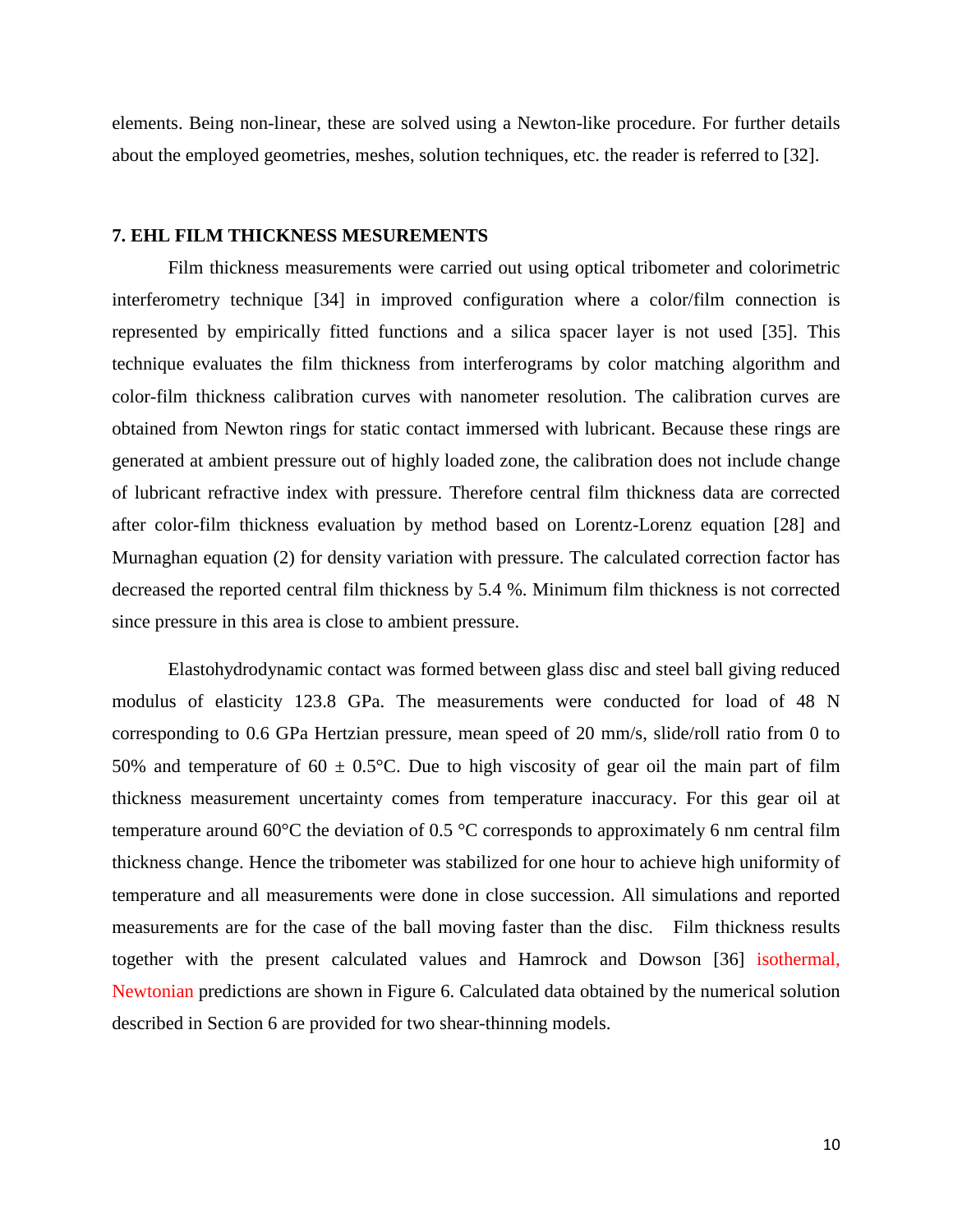## **8. DISCUSSION**

Perhaps the most thorough characterization of the elevated pressure properties of any EHL lubricant is presented here. Of particular interest is the shear dependence of viscosity, measured across four decades of stress, which shows two transitions each with a specific value of power-law exponent.

The measurements and calculations of film thickness shown in Figure 6 clearly indicate that the use of measured shear-dependent viscosity improves the prediction of film thickness over the most commonly used film thickness formula. Surprisingly, the agreement is better for the minimum than the central thickness. Of course, adjusting the pressure-viscosity coefficient of the Hamrock and Dowson formula to match the measured film thicknesses, the usual approach in classical EHL, would improve the agreement; however, this would not be a prediction of film thickness and would not be helpful in extrapolating to the more severe conditions of a real gearbox. The scale and load dependence of film thickness are both influenced by the shearthinning response of the gear oil [5, 6]. We have used the definition of quantitative EHL which was introduced in a letter to the editor of this journal [37]. That letter defines quantitative EHL, as opposed to classical, as using accurately measured viscosity rather than the usual method of adjusting viscosity. The classical approach is the one that gives almost perfect fit to data as the viscosity is adjusted to do so. The quantitative approach may not. New discoveries may result from the lack of a perfect fit when the real viscosity is used.

An interesting aspect of the calculations is that the two models, REMC and MCMC1, which differ only in the effect of shear-thinning contributed by a higher molecular weight constituent, yield nearly the same film thicknesses, REMC being slightly thinner. A previous paper [38] using a very simple calculation identified the important interval of shear stress for film-forming in the glass/steel system to be 100 to 3000 kPa. The two models only diverge for stress less than about 200 kPa in Figure 5, supporting the previous finding. More interesting however is the result that shear-thinning of the higher molecular weight component that occurs from 3 to 200 kPa had little effect on the film thickness and could therefore be neglected.

The oil manufacturer does not fully disclose the formulation except to indicate that the base oil is synthetic hydrocarbon. Therefore gel permeation chromatography was employed to confirm that two very different molecular weight components were responsible for the two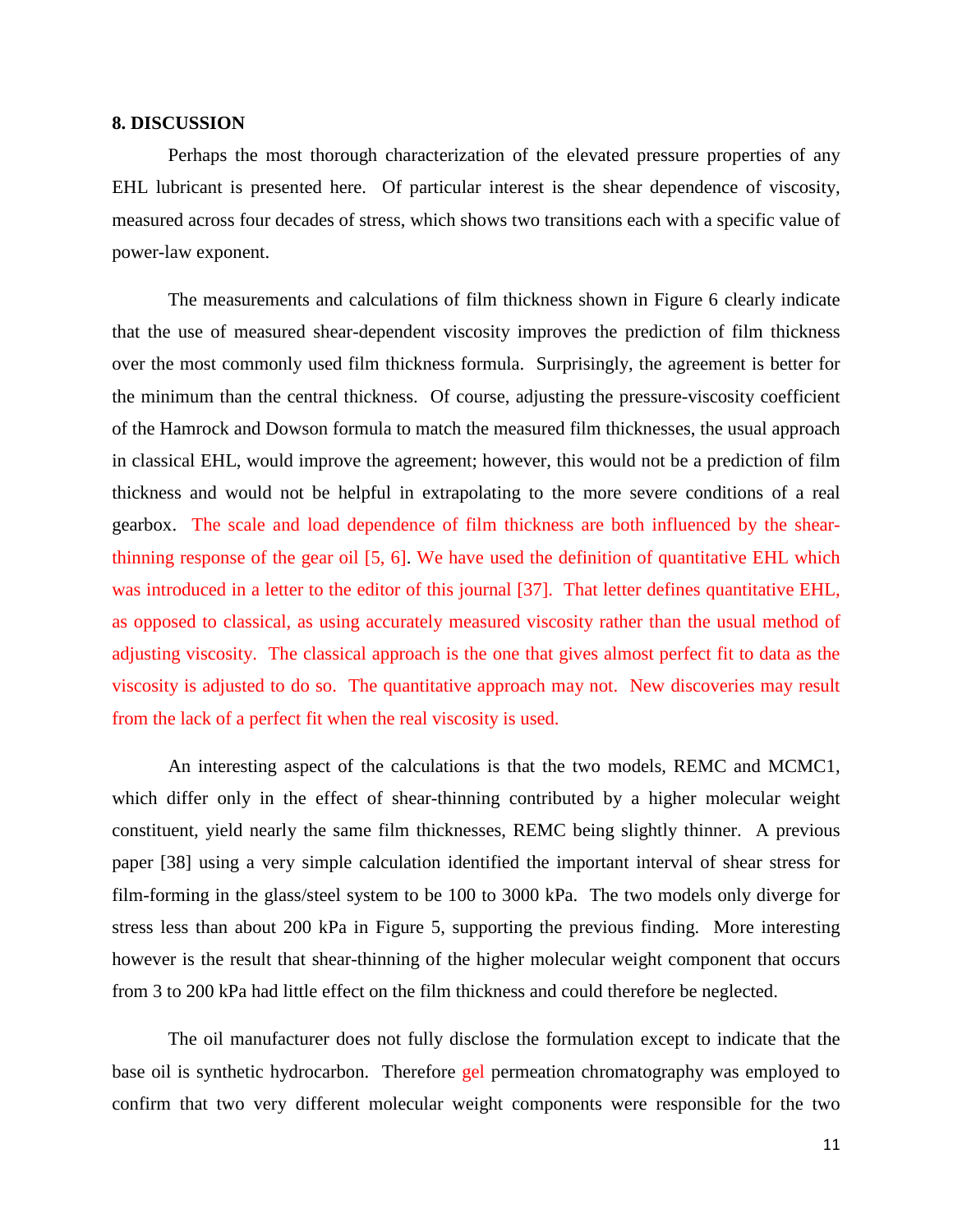transitions found in the flow curves. The chromatogram (Figure 7) indicated peaks with third moment molecular weights of 17,000 and 1300 Daltons. The first peak is a polymeric thickener and the second is a high viscosity synthetic hydrocarbon base oil. However, there was a third small peak at 500 Daltons that is believed to be a polar liquid used for solvency. The molecular weights at the peaks are indicated in Figure 7. This motivated a search for a third transition in the shear dependence at still greater stress.

Another viscometer was used to characterize the shear dependence for shear stress greater than 6 MPa in the search for a third transition. This viscometer was designed to measure viscosity at the very high shear stress required to characterize shear thinning in low molecular weight base oils [15]. The gear oil was sheared at  $\dot{\gamma} = 400 \text{ s}^{-1}$  at 23<sup>o</sup>C with the pressure set to 400 MPa for three revolutions to center the cylinder set using the normal stress effect [39]. The stress should have been  $\tau = 9$  MPa from equation (12). A stress peak was observed followed by a decrease over three revolutions. Subsequent attempts at a steady single revolution measurement resulted in progressively lower stress. This is mechanical degradation [15]. Mechanical degradation of the liquid will certainly be a problem for any attempt to calculate friction at high shear stress. Simulation of an EHL film with mechanical degradation of the liquid requires that the stress history of each liquid particle be tracked [40] and is one of the most challenging issues in EHL.

#### **9. CONCLUSION**

A commercial gear oil was subjected to perhaps the most thorough characterization of the elevated pressure properties of any EHL lubricant. Compressibility, thermal conductivity, lowshear viscosity and shear-dependent viscosity were measured. Shear-dependent viscosity was measured across four decades of stress. Two transitions, each with a specific value of power-law exponent were observed. An attempt to capture a suspected third transition at very high stress resulted in mechanical degradation of the sample in the viscometer. Numerical simulations of a point contact between a steel ball and a glass disc showed good agreement over a range of slideto-roll ratio for the measured central thicknesses. A new result is that shear-thinning of a higher molecular weight component that occurs from 3 to 200 kPa had little effect on the film thickness and could therefore be neglected in a film thickness calculation.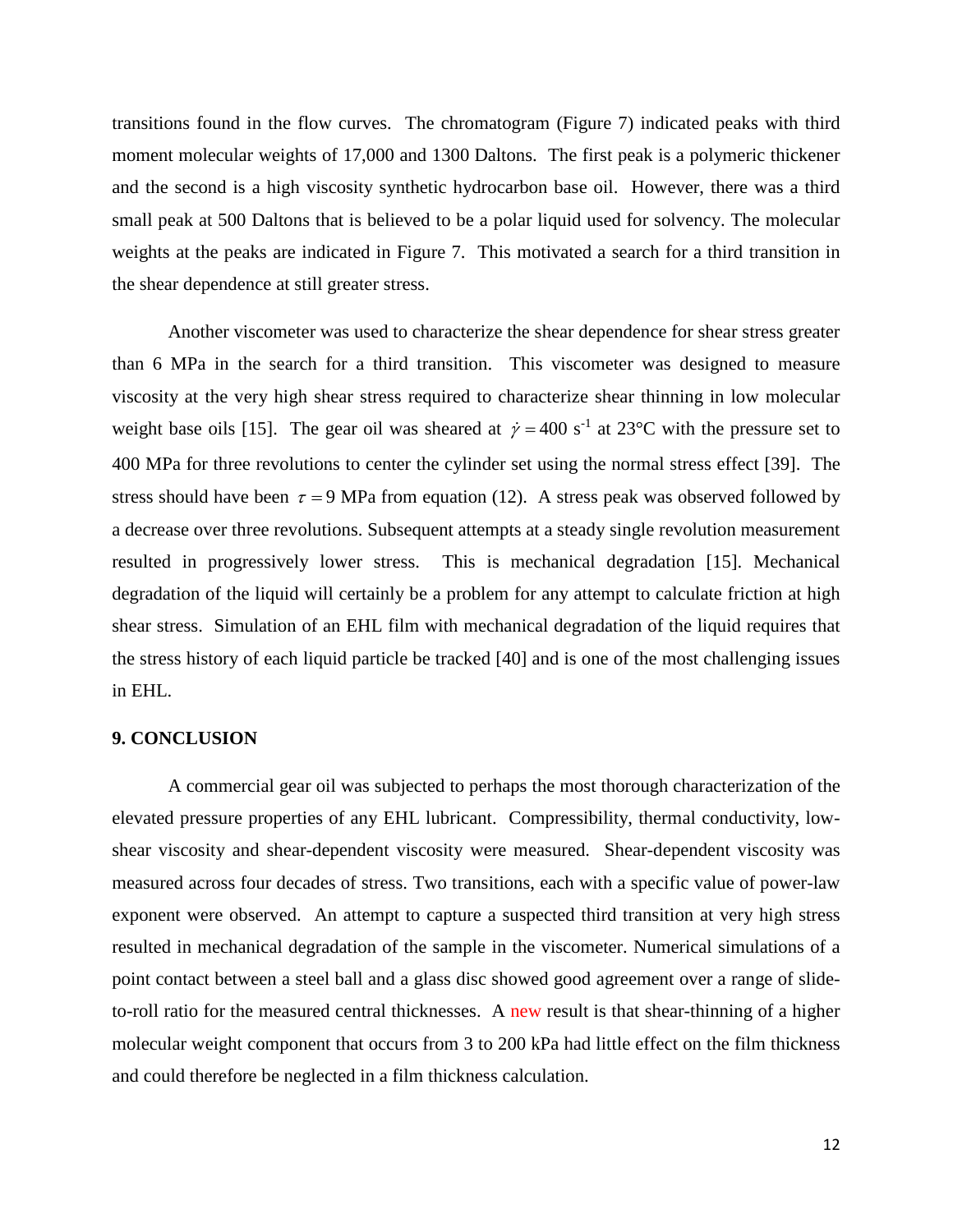## **ACKNOWLEDGMENT**

Bair benefited from a conversation with Mark Devlin at Afton Chemical. The authors thank Weixue Tian of Caterpillar Company for distributing samples of the gear oil.

## **Funding**

Bair was supported by the Center for Compact and Efficient Fluid Power, a National Science Foundation Engineering Research Center funded under cooperative agreement number EEC-0540834. Film thickness measurements at Brno University of Technology were carried out with the support of the NETME Centre - Project No. CZ.1.07/2.3.00/30.0005 and Czech Science Foundation - Project No. 15-24091S.

#### **Nomenclature**

- $a_v$  thermal expansivity defined for volume linear with temperature,  $K^{-1}$
- $a_k$  temperature coefficient of  $k_0$ ,  $K^{-1}$

*A1, A2, b1, b2, C1, C2* Yasutomi parameters, various units

- *f* influence fraction
- *F* relative thermal expansivity of the free volume
- *G* effective liquid shear modulus associated with rotational relaxation time, Pa
- $k$  liquid thermal conductivity,  $W/m/K$
- $k_R$  liquid thermal conductivity at reference state,  $T_R$ ,  $p = 0$ , W/m/K
- $k_0$  thermal conductivity at ambient pressure, W/m/K
- $K_0$  isothermal bulk modulus at  $p = 0$ , Pa
- $K'_{0}$  pressure rate of change of isothermal bulk modulus at  $p = 0$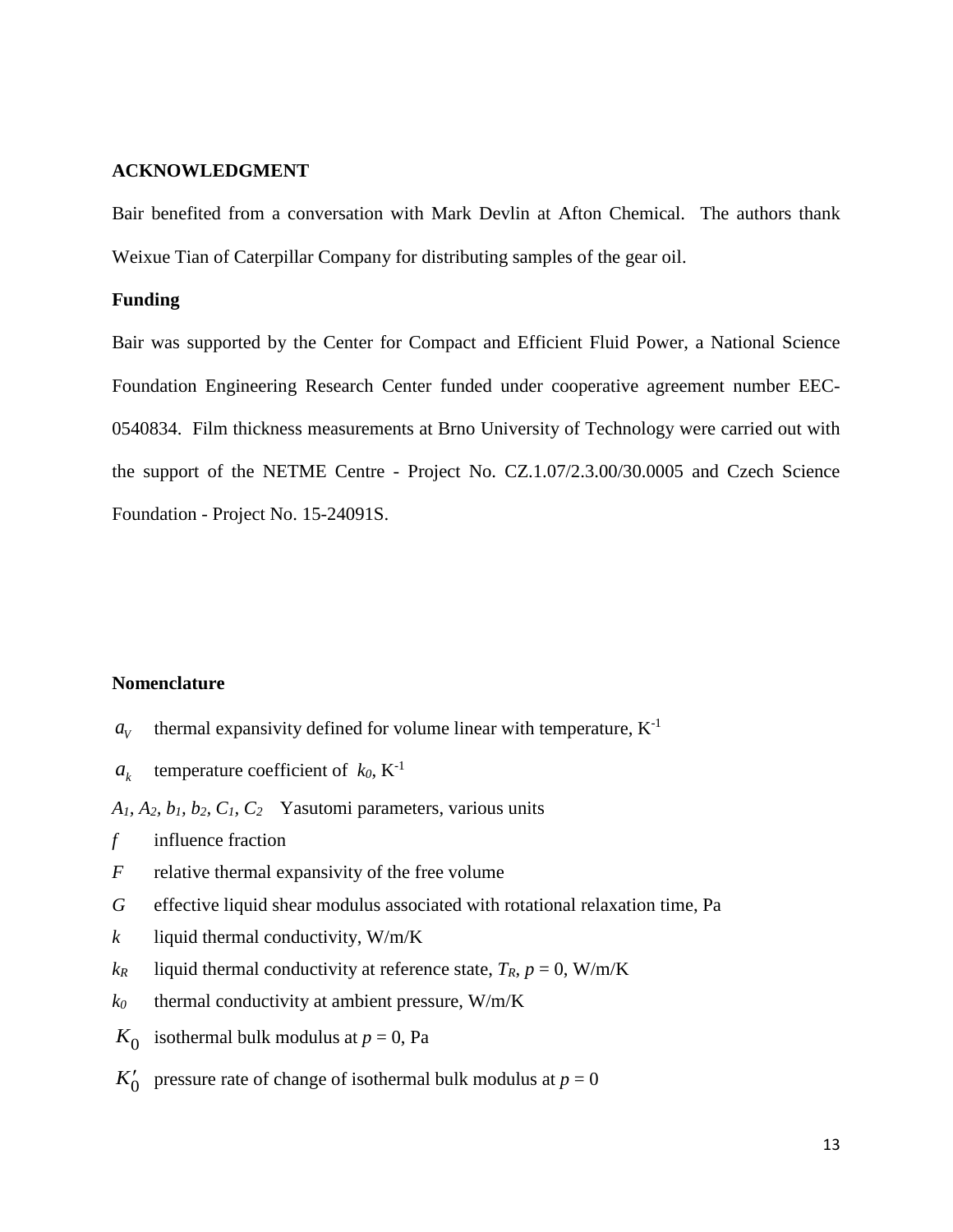- $K_{00}$  *K<sub>0</sub>* at zero absolute temperature, Pa
- *m* shifting exponent
- *n* power-law exponent
- p pressure, Pa
- *T* temperature, K or °C
- $T_R$  reference temperature, K or  ${}^{\circ}C$
- $T_{g}$ glass transition temperature, K or °C
- $T_{\rho 0}$ glass transition temperature at  $p = 0$ , K or  $\mathrm{C}C$
- *V* specific volume at *T* and  $p$ ,  $m^3/kg$
- *V<sub>R</sub>* specific volume at reference state,  $T_R$ ,  $p = 0$ , m<sup>3</sup>/kg
- *V*<sub>0</sub> specific volume at  $p = 0$ , m<sup>3</sup>/kg
- $\alpha$  reciprocal asymptotic isoviscous pressure coefficient, Pa<sup>-1</sup>
- $\beta_K$  temperature coefficient of  $K_0$ ,  $K^{-1}$
- $\dot{\gamma}$  shear rate, s<sup>-1</sup>
- $\eta$  generalized (non-Newtonian) viscosity, Pa · s
- $\mu$  limiting low-shear viscosity, Pa · s
- $\mu$ <sub>g</sub> limiting low-shear viscosity at the glass transition, Pa · s
- $\rho$  mass density, kg/m<sup>3</sup>
- $\rho_0$  mass density at  $p = 0$ , kg/m<sup>3</sup>
- $\tau$  shear stress, Pa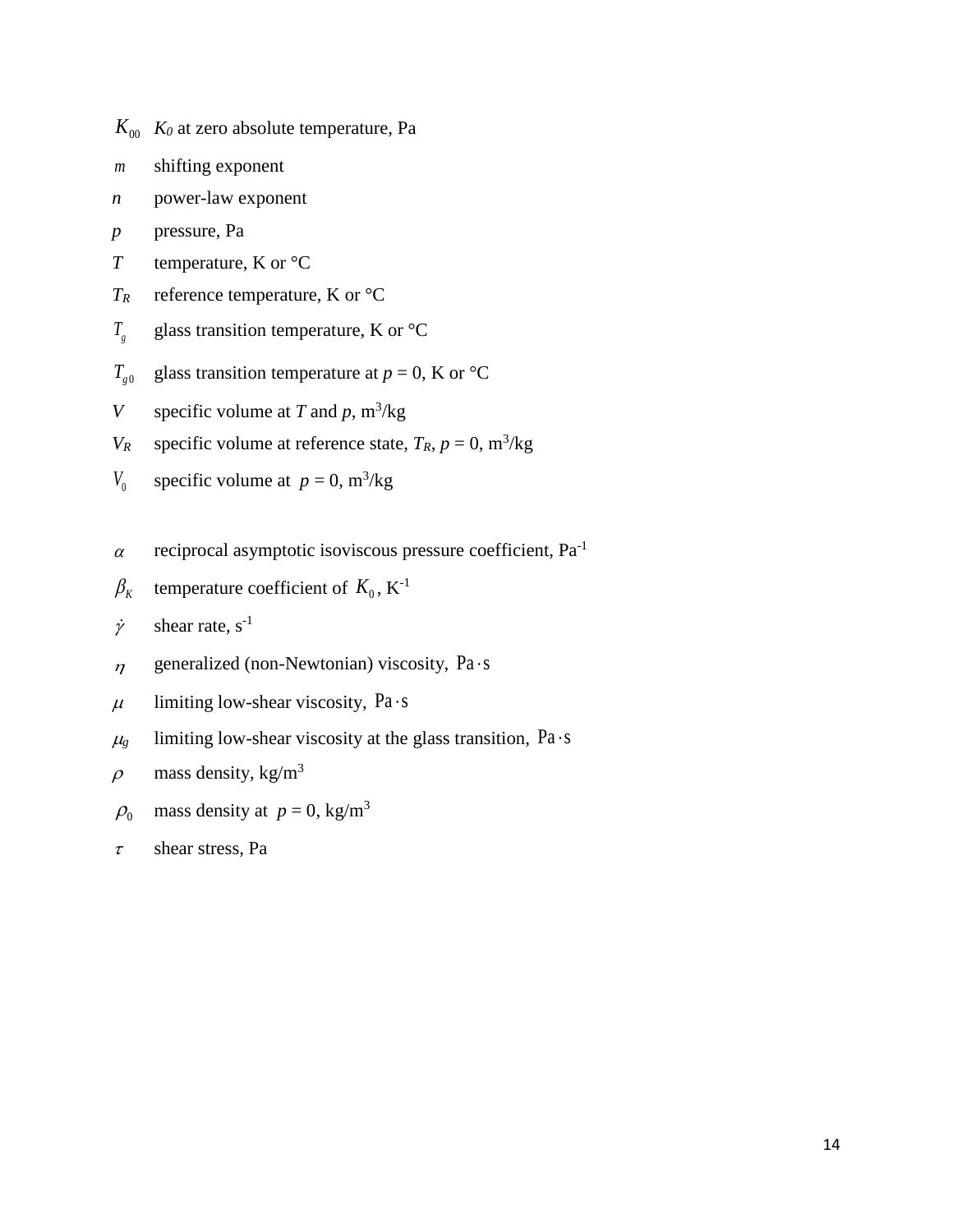## **REFERENCES**

1. Spikes, H., & Jie, Z. (2014). History, origins and prediction of elastohydrodynamic friction. *Tribology Letters*, *56*(1), 1-25.

2. Bair, S., Vergne, P., Kumar, P., Poll, G., Krupka, I., Hartl, M., Habchi, W. & Larsson, R. (2015). Comment on "History, Origins and Prediction of Elastohydrodynamic Friction" by Spikes and Jie. *Tribology Letters*, *58*(1), 1-8.

3. Liu, Y., Wang, Q. J., Bair, S., & Vergne, P. (2007). A quantitative solution for the full shearthinning EHL point contact problem including traction. *Tribology Letters*, *28*(2), 171-181.

4. Liu, Y., Wang, Q. J., Krupka, I., Hartl, M., & Bair, S. (2008). The shear-thinning elastohydrodynamic film thickness of a two-component mixture. *Journal of tribology*, *130*(2), 021502.

5. Krupka, I., Bair, S., Kumar, P., Khonsari, M. M., & Hartl, M. (2009). An experimental validation of the recently discovered scale effect in generalized Newtonian EHL. *Tribology letters*, *33*(2), 127-135.

6. Krupka, I., Kumar, P., Bair, S., Khonsari, M. M., & Hartl, M. (2010). The effect of load (pressure) for quantitative EHL film thickness. *Tribology letters*, *37*(3), 613-622.

7. Habchi, W., Bair, S., Qureshi, F., & Covitch, M. (2013). A Film Thickness Correction Formula for Double-Newtonian Shear-Thinning in Rolling EHL Circular Contacts. *Tribology Letters*, *50*(1), 59-66.

8. Habchi, W., Vergne, P., Bair, S., Andersson, O., Eyheramendy, D., & Morales-Espejel, G. E. (2010). Influence of pressure and temperature dependence of thermal properties of a lubricant on the behaviour of circular TEHD contacts. *Tribology International*, *43*(10), 1842-1850.

9. Habchi, W., Bair, S., & Vergne, P. (2013). On friction regimes in quantitative elastohydrodynamics. *Tribology International*, *58*, 107-117.

10. Björling, M., Habchi, W., Bair, S., Larsson, R., & Marklund, P. (2013). Towards the true prediction of ehl friction. *Tribology International*, *66*, 19-26.

11. Björling, M., Habchi, W., Bair, S., Larsson, R., & Marklund, P. (2014). Friction Reduction in Elastohydrodynamic Contacts by Thin-Layer Thermal Insulation. *Tribology Letters*, *53*(2), 477- 486.

12. Bair, S. (2015) The First Normal Stress Difference in a Shear-Thinning Motor Oil at Elevated Pressure. accepted by *STLE Tribology Transactions*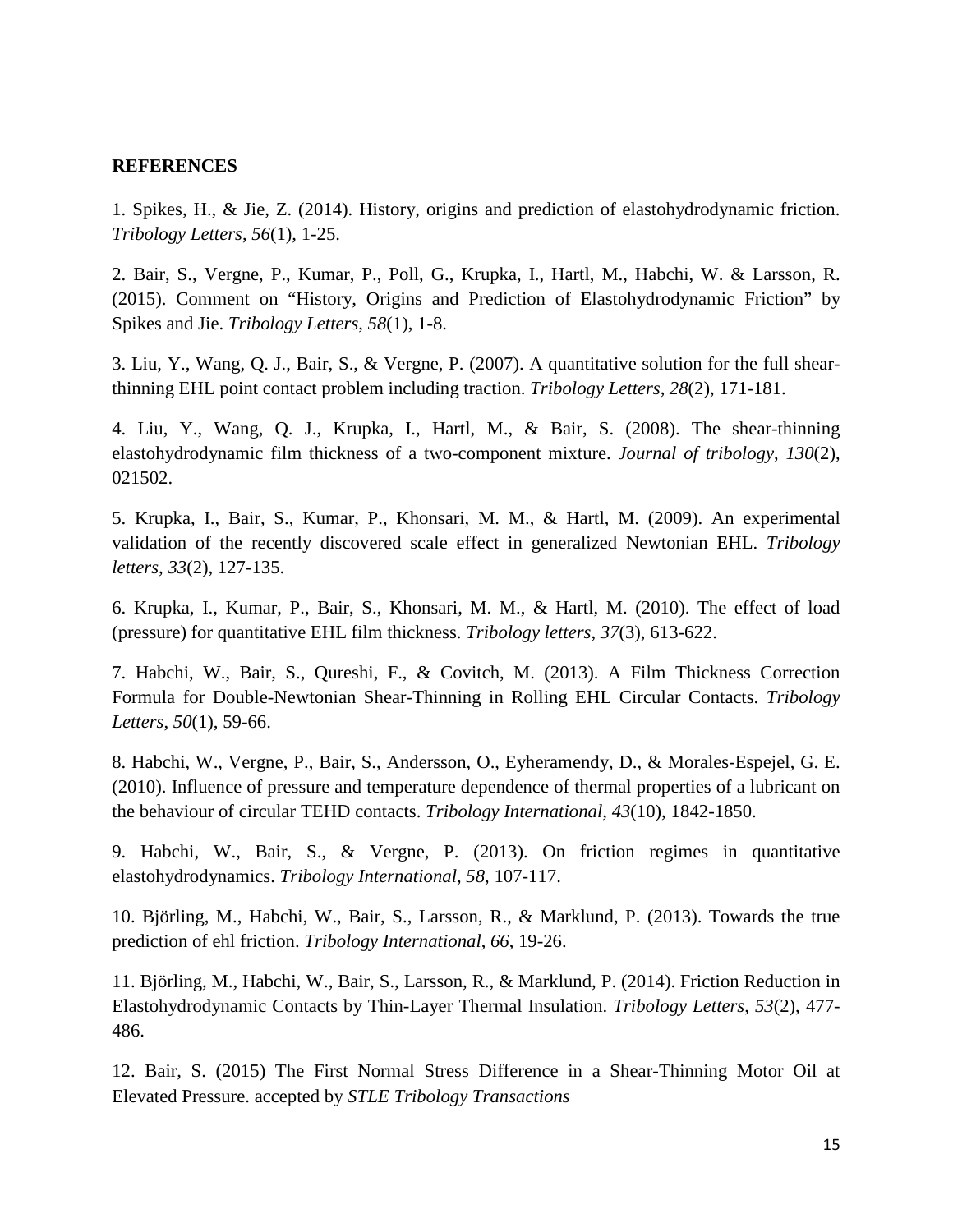13. Bair, S., Vergne, P., & Querry, M. (2005). A unified shear-thinning treatment of both film thickness and traction in EHD. *Tribology Letters*, *18*(2), 145-152.

14. Bair, S., & Khonsari, M. M. (2006). Reynolds equations for common generalized Newtonian models and an approximate Reynolds-Carreau equation. *Proceedings of the Institution of Mechanical Engineers, Part J: Journal of Engineering Tribology*, *220*(4), 365-374.

15. Bair, S. S. (2007). *High pressure rheology for quantitative elastohydrodynamics* (Tribology series Volume 54). Elsevier.

16. Lemmon EW, McLinden MO, Friend DG. Thermophysical Properties of Fluid Systems. In: Linstrom PJ, Mallard WG. editors. NIST Chemistry WebBook, NIST Standard Reference Database Number 69, Gaithersburg MD: National Institute of Standards and Technology. Available from: http://webbook.nist.gov.

17. Murnaghan, F. D. (1944). The compressibility of media under extreme pressures. *Proceedings of the national academy of sciences of the United States of America*, *30*(9), 244- 247.

18. Assael, M. J., Charitidou, E., & Karagiannidis, L. (1991). The thermal conductivity of nhexadecane + ethanol and n-decane + butanol mixtures. *International journal of thermophysics*, *12*(3), 491-500.

19. Bair, S. (2014). Density Scaling of the Thermal Conductivity of a Jet Oil. *Tribology Transactions*, *57*(4), 647-652.

20. Bair, S., & Qureshi, F. (2002). Accurate measurements of pressure-viscosity behavior in lubricants. *Tribology transactions*, *45*(3), 390-396.

21.Yasutomi, S., Bair, S., & Winer, W. O. (1984). An application of a free volume model to lubricant rheology I—dependence of viscosity on temperature and pressure. *Journal of tribology*, *106*(2), 291-302.

22. Williams, M. L., Landel, R. F., & Ferry, J. D. (1955). The temperature dependence of relaxation mechanisms in amorphous polymers and other glass-forming liquids. *Journal of the American Chemical society*, *77*(14), 3701-3707.

23. Bair, S., Mary, C., Bouscharain, N., & Vergne, P. (2013). An improved Yasutomi correlation for viscosity at high pressure. *Proceedings of the Institution of Mechanical Engineers, Part J: Journal of Engineering Tribology,* 227(9), 1056-1060.

24. Paredes, X., Fandiño, O., Comuñas, M. J., Pensado, A. S., & Fernández, J. (2009). Study of the effects of pressure on the viscosity and density of diisodecyl phthalate. *The Journal of Chemical Thermodynamics*, *41*(9), 1007-1015.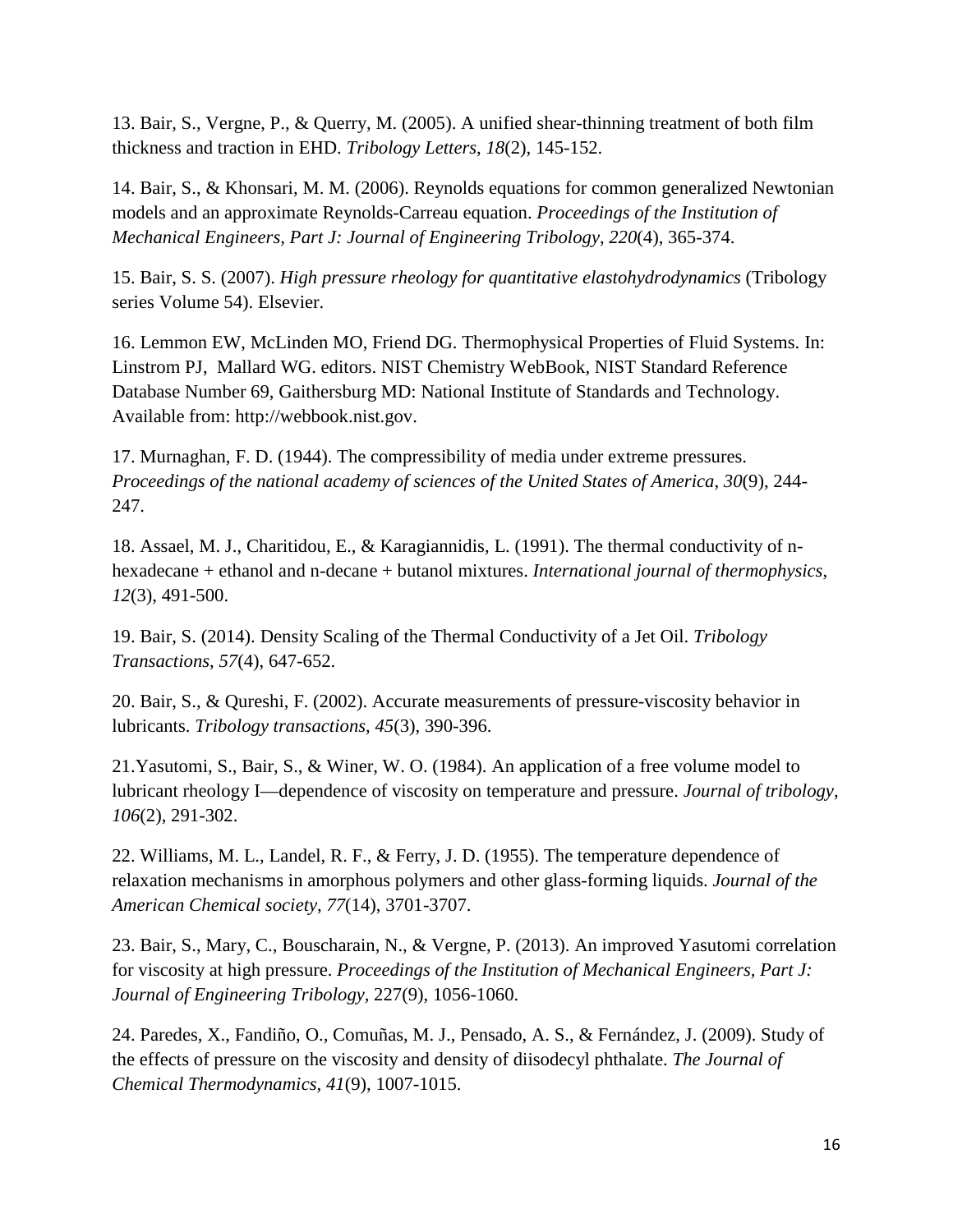25. Bair, S. (1995). Recent developments in high-pressure rheology of lubricants. In The Third Body Concept: Interpretation of Tribolical Phenomena, Proceedings of the 22nd Leeds-Lyon Symposium on Tribology, Lyon, pp. 169–187 (Elsevier, Amsterdam).

26. Bair, S., & Qureshi, F. (2014). Time-Temperature-Pressure Superposition in Polymer Thickened Liquid Lubricants. *Journal of Tribology*, *136*(2), 021505.

27. Krupka, I., Bair, S., Kumar, P., Svoboda, P., & Hartl, M. (2011). Mechanical degradation of the liquid in an operating EHL contact. *Tribology letters*, *41*(1), 191-197.

28. Bair, S. (2009). Rheology and high-pressure models for quantitative elastohydrodynamics. *Proceedings of the Institution of Mechanical Engineers, Part J: Journal of Engineering Tribology*, *223*(4), 617-628.

29. Kim, W. K., Hirai, N., Ree, T., & Eyring, H. (1960). Theory of Non‐Newtonian Flow. III. A Method for Analyzing Non‐Newtonian Flow Curves. *Journal of Applied Physics*, *31*(2), 358- 361.

30. Hersey, M. D., & Zimmer, J. C. (1937). Heat effects in capillary flow at high rates of shear. *Journal of Applied Physics*, *8*(5), 359-363.

31. Hahn, S. J., Ree, T., & Eyring, H. (1959). Flow mechanism of thixotropic substances. *Industrial & Engineering Chemistry*, *51*(7), 856-857.

32. Habchi W., Eyheramendy D., Vergne P. and Morales-Espejel G. – Stabilized Fully-Coupled Finite Elements for Elastohydrodynamic Lubrication Problems, *Advances in Engineering Software*, 2012, vol. 46, pp. 4-18.

33. Yang P. and Wen S. - A Generalized Reynolds Equation for Non-Newtonian Thermal Elastohydrodynamic Lubrication, *ASME Journal of Tribology*, 1990, vol. 112, pp. 631-636.

34. Hartl, M., Krupka, I., & Liska, M. (1997). Differential colorimetry: tool for evaluation of chromatic interference patterns. *Optical Engineering*, *36*(9), 2384-2391.

35. Hartl, M., Krupka, I., Fuis, V., & Liska, M. (2004). Experimental study of lubricant film thickness behavior in the vicinity of real asperities passing through lubricated contact. Tribology transactions, 47(3), 376-385.

36. Hamrock, B. J., & Dowson, D. (1977). Isothermal elastohydrodynamic lubrication of point contacts: part III—fully flooded results. *Journal of Tribology*, *99*(2), 264-275.

37. Bair, S., Fernandez, J., Khonsari, M. M., Krupka, I., Qureshi, F., Vergne, P., & Wang, Q. J. (2009). Letter to the Editor. *Proceedings of the Institution of Mechanical Engineers, Part J: Journal of Engineering Tribology*, *223*(4), i-ii.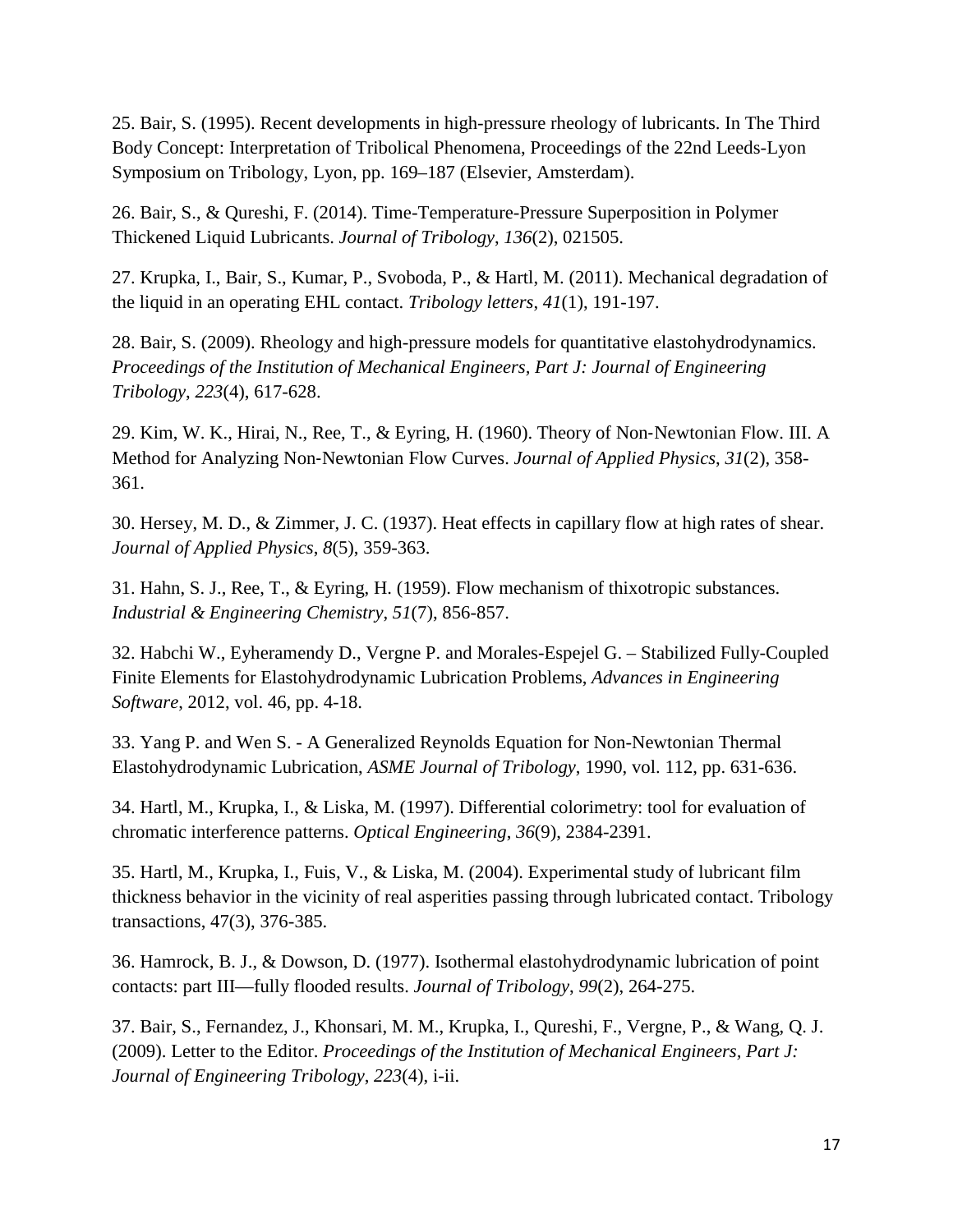38. Bair, S., Qureshi, F., & Kotzalas, M. (2004). The low-shear-stress rheology of a traction fluid and the influence on film thickness. *Proceedings of the Institution of Mechanical Engineers, Part J: Journal of Engineering Tribology*, *218*(2), 95-98.

39. Abdel-Wahab, M., Giesekus, H., & Zidan, M. (1990). A new eccentric-cylinder rheometer. *Rheologica acta*, *29*(1), 16-22.

40. Kudish, I. I., & Airapetyan, R. G. (2004). Lubricants with non-newtonian rheology and their degradation in line contacts. *Journal of tribology*, *126*(1), 112-124.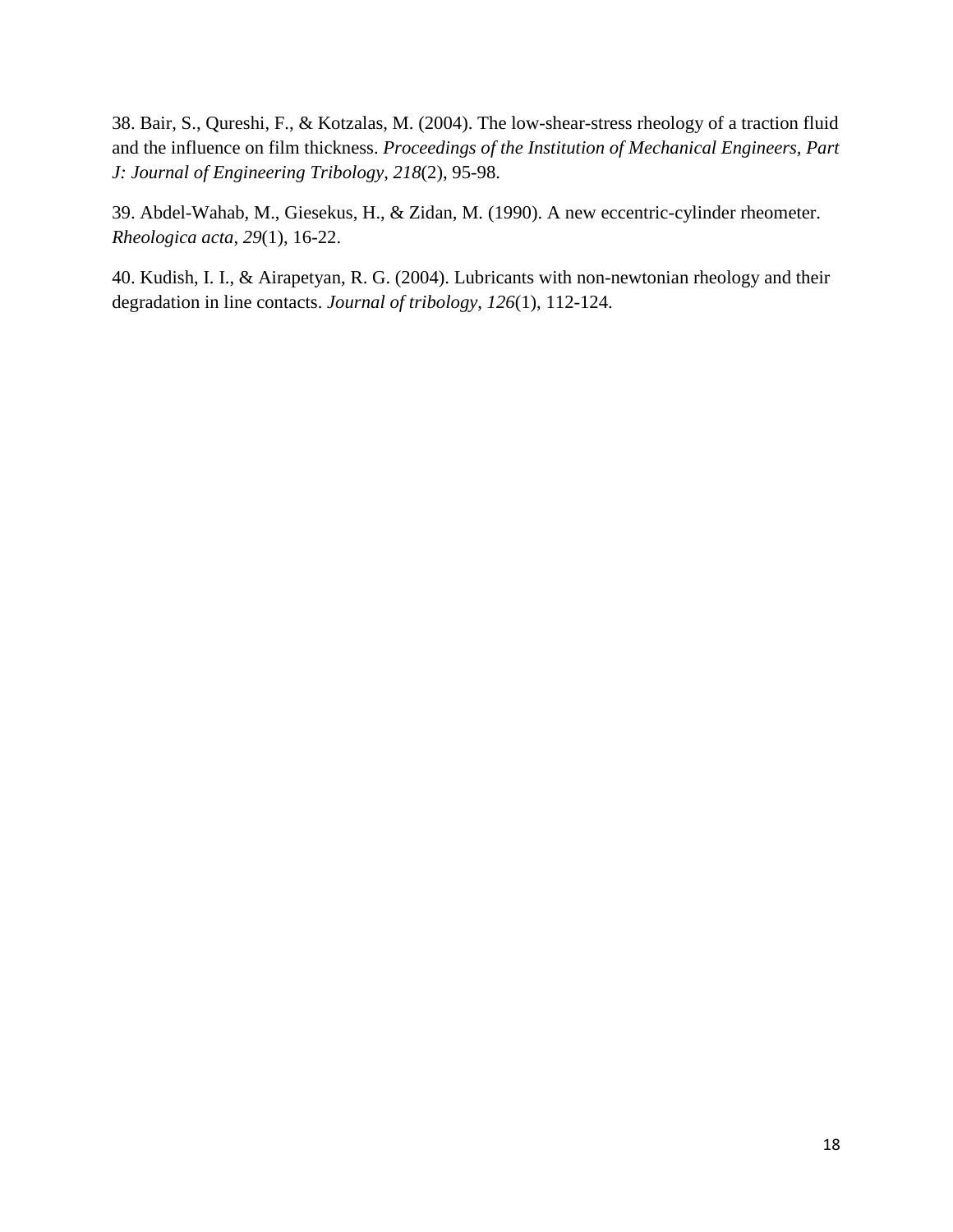| Oil               | $\overline{N}$ | $\dot{i}$      | $f_i$ | $n_i$ | $G_i$ / kPa | Std. Dev. |
|-------------------|----------------|----------------|-------|-------|-------------|-----------|
| 10W-40            | $\overline{2}$ | 1              | 0.41  | 0.62  | 4.8         | 6.3%      |
|                   |                | $\overline{2}$ | 0.59  | 0.63  | 6500        |           |
| 75W-90            | $\overline{2}$ | 1              | 0.38  | 0.83  | 20          | ۰         |
|                   |                | $\overline{2}$ | 0.62  | 0.40  | 2500        |           |
| Mobilgear 6800    | $\overline{2}$ |                | 0.484 | 0.873 | 3.13        | 3.2%      |
| MCMC <sub>2</sub> |                | $\overline{2}$ | 0.516 | 0.72  | 147         |           |
| Mobilgear 6800    | $\mathbf{1}$   | $\mathbf{1}$   | 1.000 | 0.77  | 65          | 5.3%      |
| MCMC1             |                |                |       |       |             |           |

Table 1. Parameters of the 2005 multi-component modified Carreau (MCMC) equation.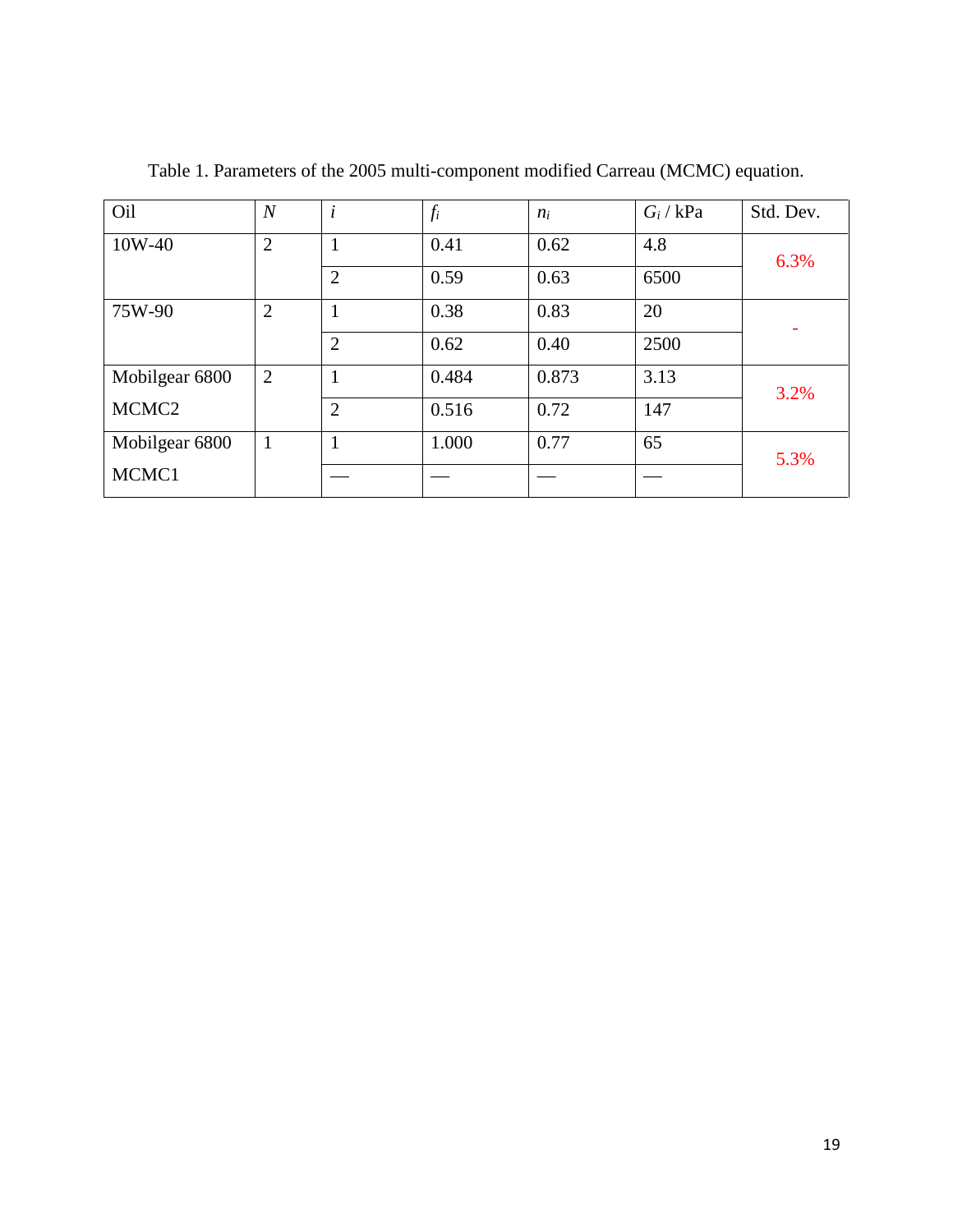| p/MPa | $30^{\circ}$ C | $60^{\circ}$ C | $88^{\circ}$ C |
|-------|----------------|----------------|----------------|
| 0     | 1.0000         | 1.0172         | 1.0377         |
| 50    | 0.9754         | 0.9906         | 1.0055         |
| 100   | 0.9563         | 0.9693         | 0.9827         |
| 200   | 0.9285         | 0.9388         | 0.9488         |
| 300   | 0.9090         | 0.9175         | 0.9252         |
| 400   |                | 0.9006         | 0.9076         |

Table 2. Relative Volumes,  $V / V_R = V(T, p) / V(T_R = 30^{\circ} \text{C}, p = 0)$ .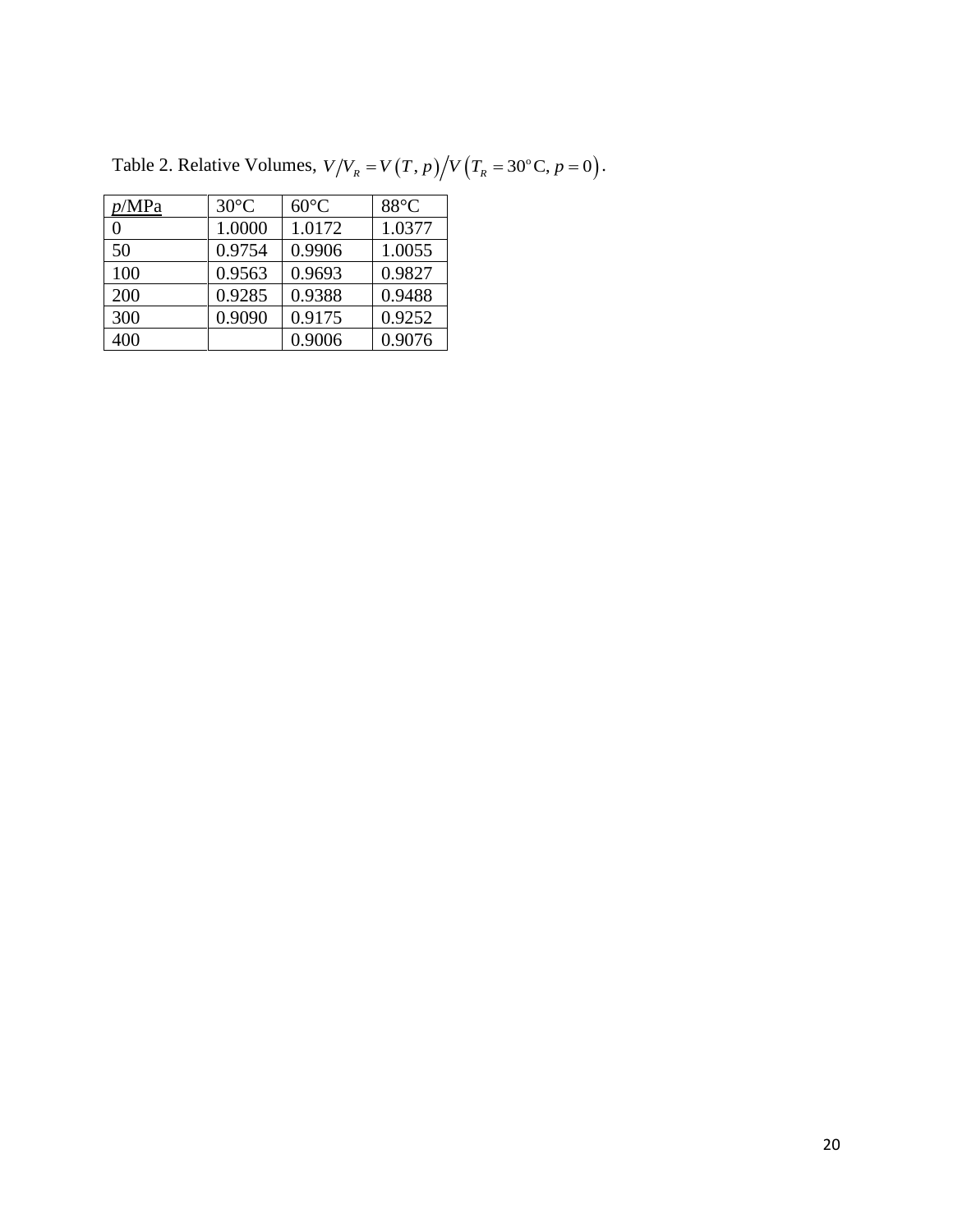Table 3. Murnaghan parameters

| $K'_{0}$                                     | 10.970   |
|----------------------------------------------|----------|
| $K_{00}$ / GPa                               | 7.608    |
| $\beta_{\kappa}$ / $10^{-3}$ K <sup>-1</sup> | 0.004840 |
| $a_V / 10^{-30} \text{C}^{-1}$               | 0.6401   |
| Std. Dev.                                    | 0.068%   |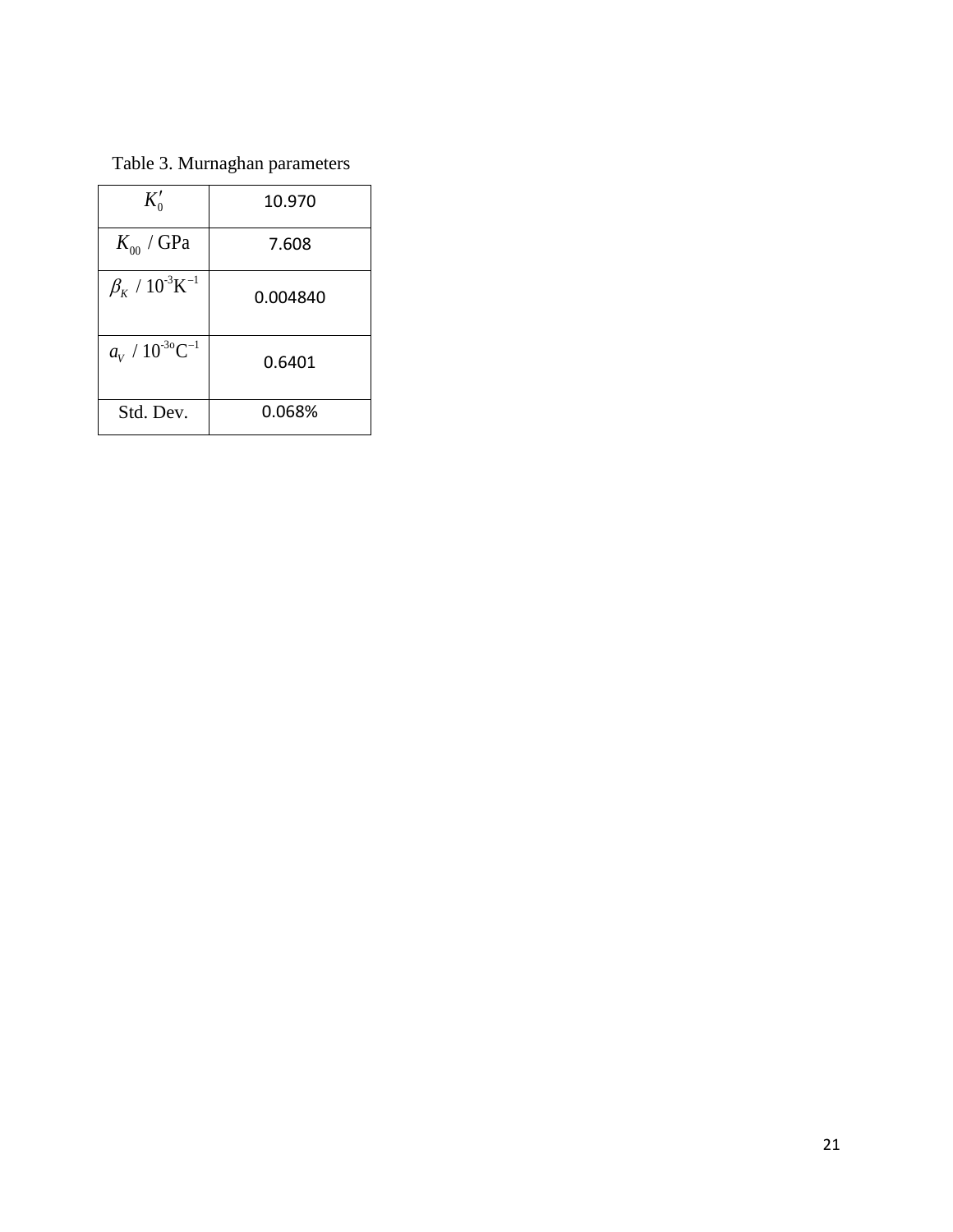| P/MPa                        | $20.5^{\circ}$ C | $40^{\circ}$ C | $70^{\circ}$ C |
|------------------------------|------------------|----------------|----------------|
| 0                            | 36.6             | 7.95           | 1.23           |
| 25                           | 73.9             | 15.6           | 2.33           |
| 50                           | 138.3            | 28.8           | 3.93           |
| 100                          | 424              | 85.0           | 10.36          |
| 150                          | 1339             | 229            | 23.9           |
| 200                          |                  | 531            | 51.9           |
| 300                          |                  |                | 206            |
| 400                          |                  | 14750          |                |
| 600                          |                  |                | 9115           |
|                              |                  |                |                |
| $\alpha$ / GPa <sup>-1</sup> | 25.7             | 24.3           | 21.6           |

Table 4. Low-Shear Viscosity in Pa·s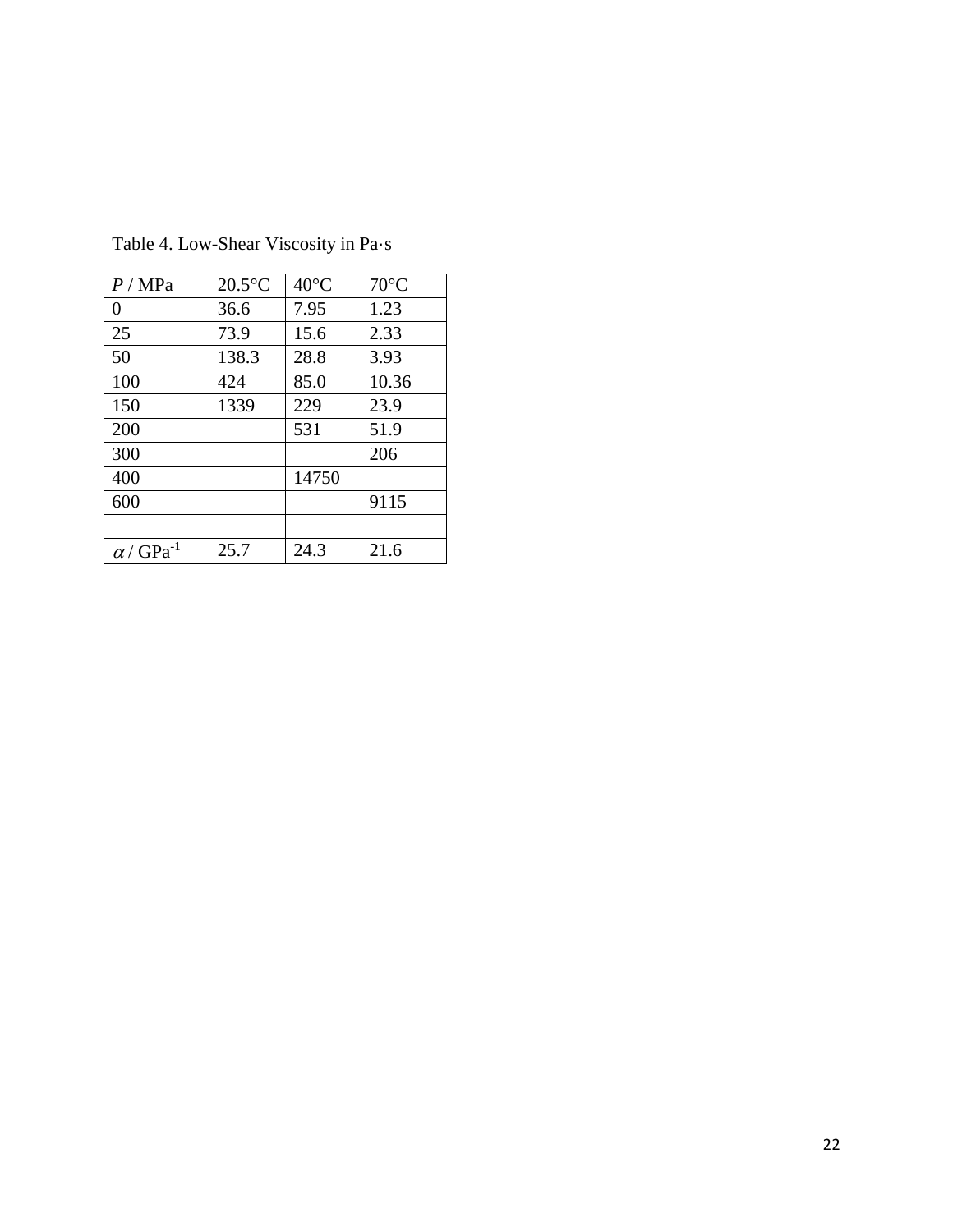| $T_{g0}$ / °C               | $-97.12$  |
|-----------------------------|-----------|
| $A_1 \wedge C$              | 225.2     |
| $A_{2}$ / GPa <sup>-1</sup> | 0.5200    |
| $b_1$ / $GPa^{-1}$          | 8.527     |
| b <sub>2</sub>              | $-0.2438$ |
| $C_{1}$                     | 17.84     |
| $C_{2}$ / $^{\circ}$ C      | 83.39     |
| Std. Dev.                   | $5\%$     |

Table 5. Yasutomi parameters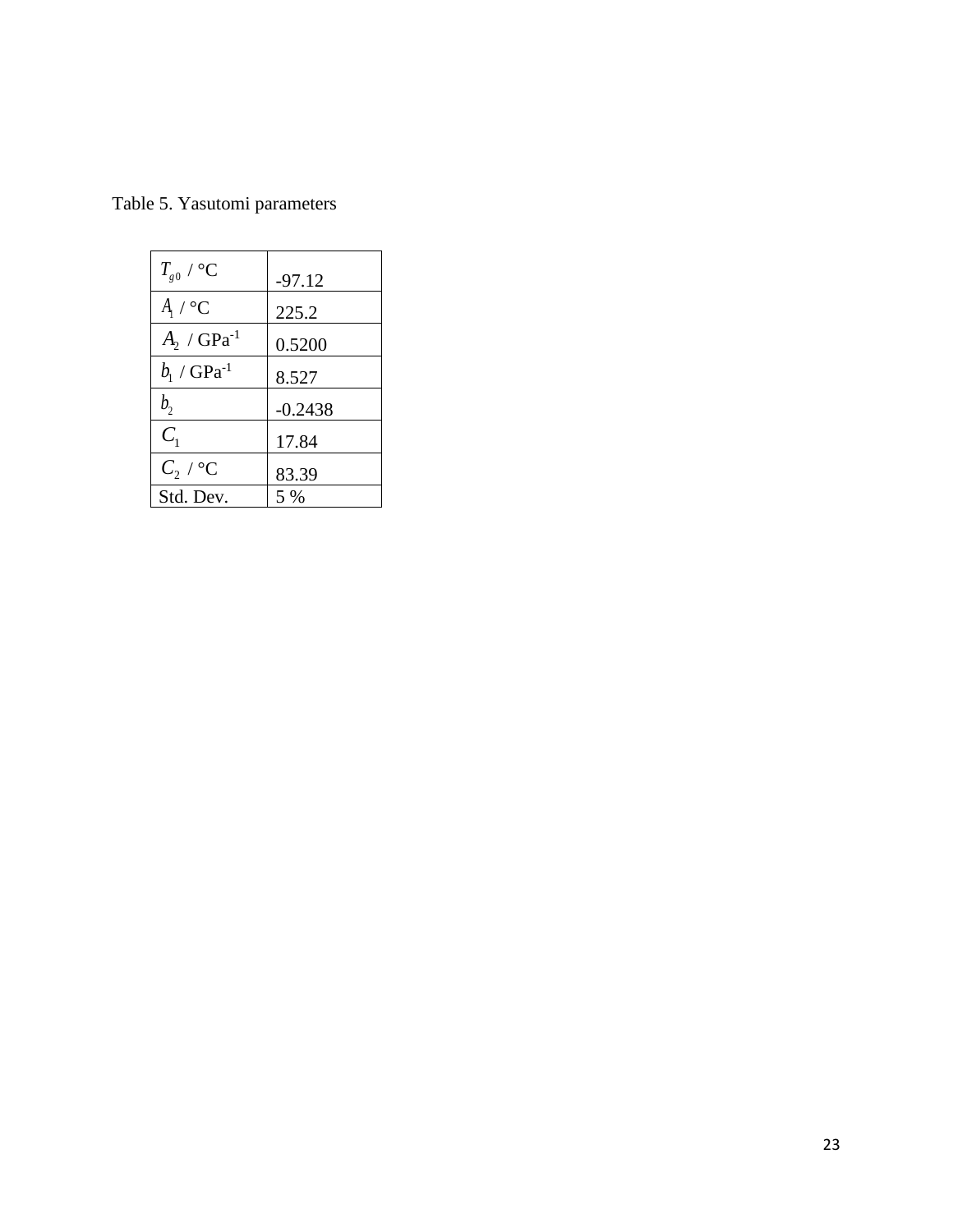Table 6. Cylinder Sets employed here

| Working Diameter / mm      | 12.65          | 8.01             | 5.02 |
|----------------------------|----------------|------------------|------|
| Working Length / mm        | 9.68           | 2.87             | 1.62 |
| Radial Clearance / µm      | 3.7            | 6.1              | 2.2  |
| Piloted                    | N <sub>o</sub> | Yes              | Yes  |
| Thermal Conductivity /     | 322            | 212              | 212  |
| W/mK                       |                |                  |      |
| Used here for $\mu$ / Pa·s | $\leq 10^2$    | $10^2$ to $10^4$ |      |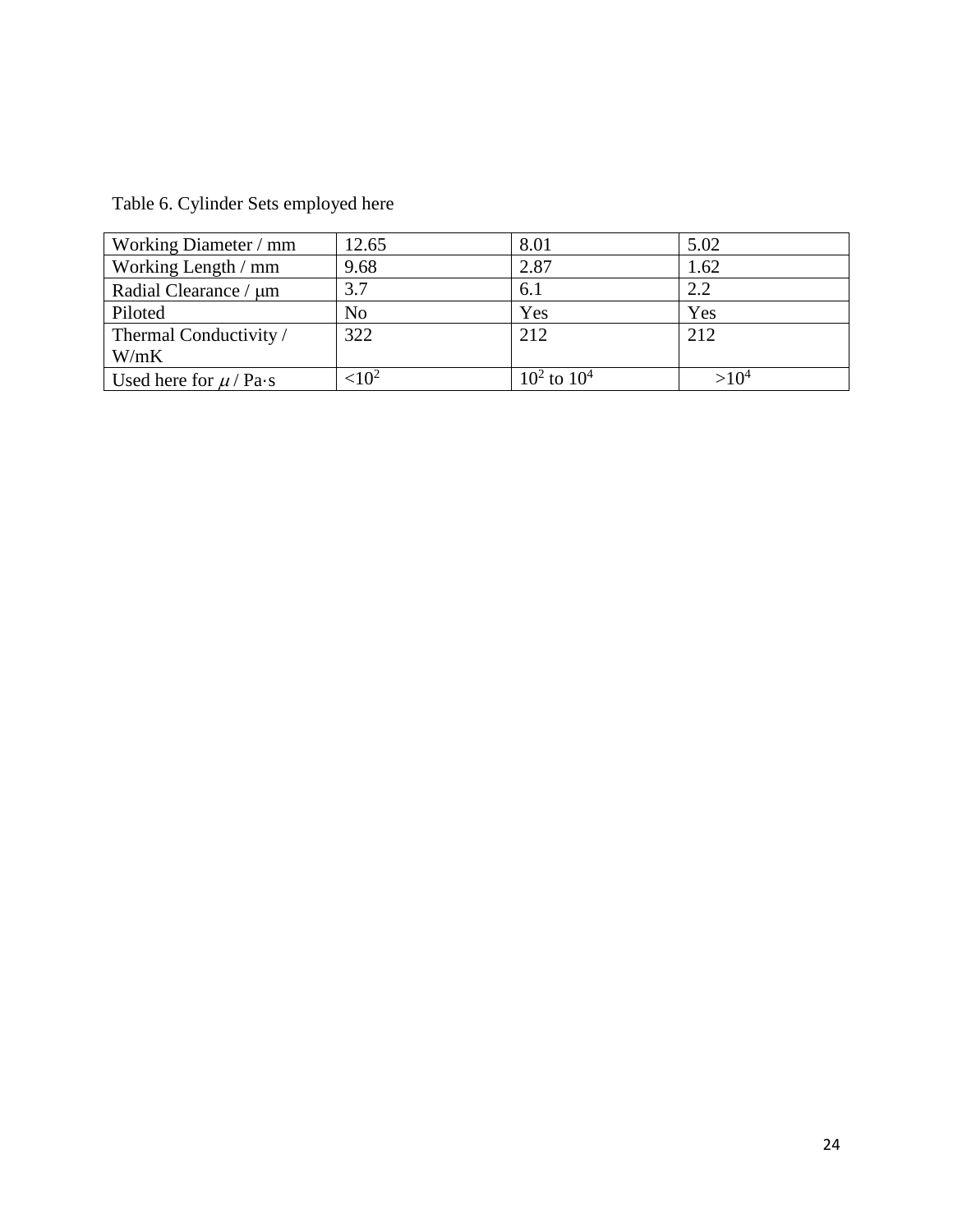Table 7. Parameters of the Ree-Eyring modified Carreau (REMC) model. Standard Deviation is 4.5%.

| n                |       |       | 0.758 |
|------------------|-------|-------|-------|
| $G/\mathrm{kPa}$ | 3.20  |       | 220   |
|                  | 0.100 | 0.130 |       |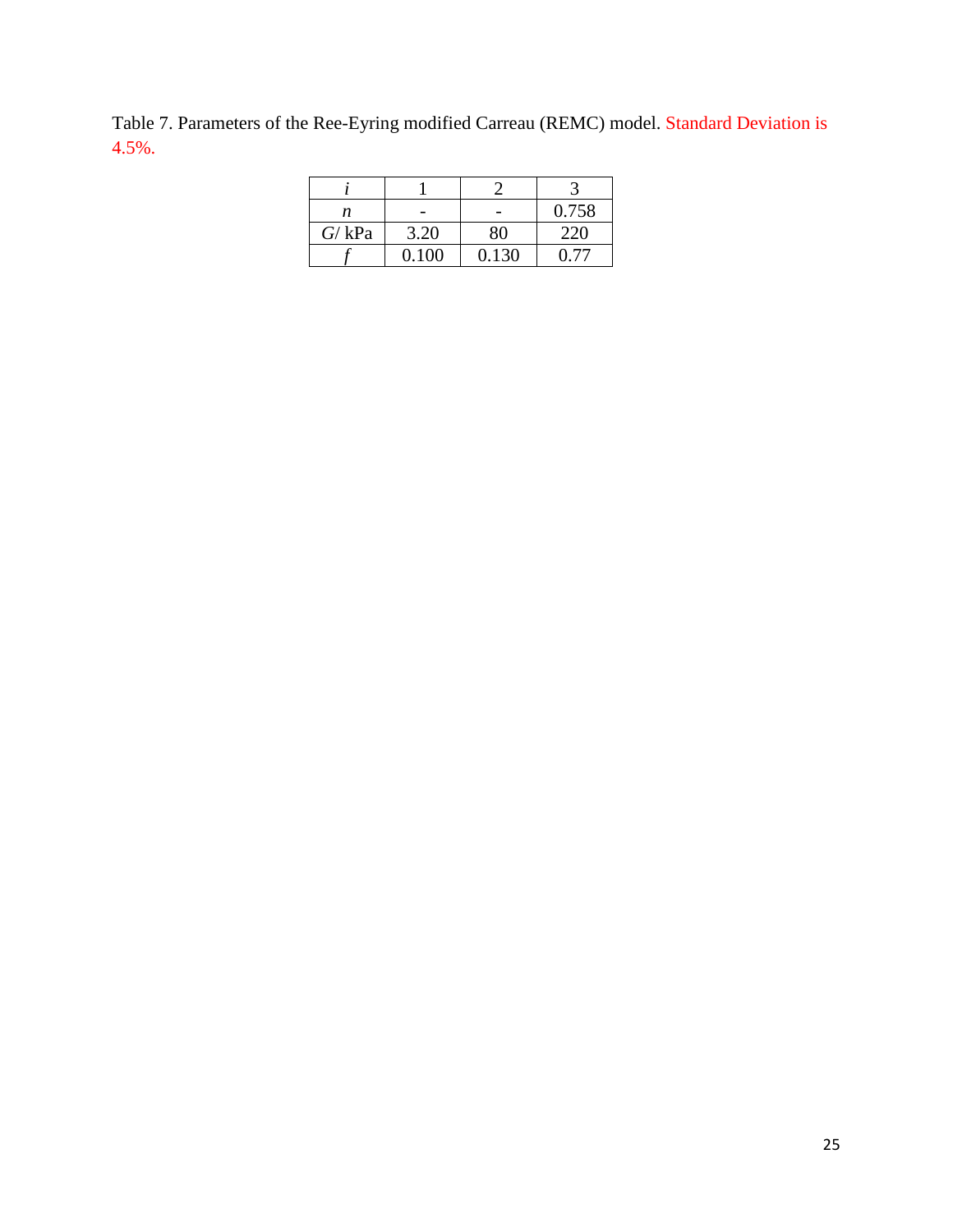

Figure 1. Shear-dependence of viscosity (flow curves) for a crankcase oil and a gear oil showing typical differences.

C:\Users\sb11\Documents\Modeling Data\Mobil 6800\Flow curves for motor vs gear oils.xlsx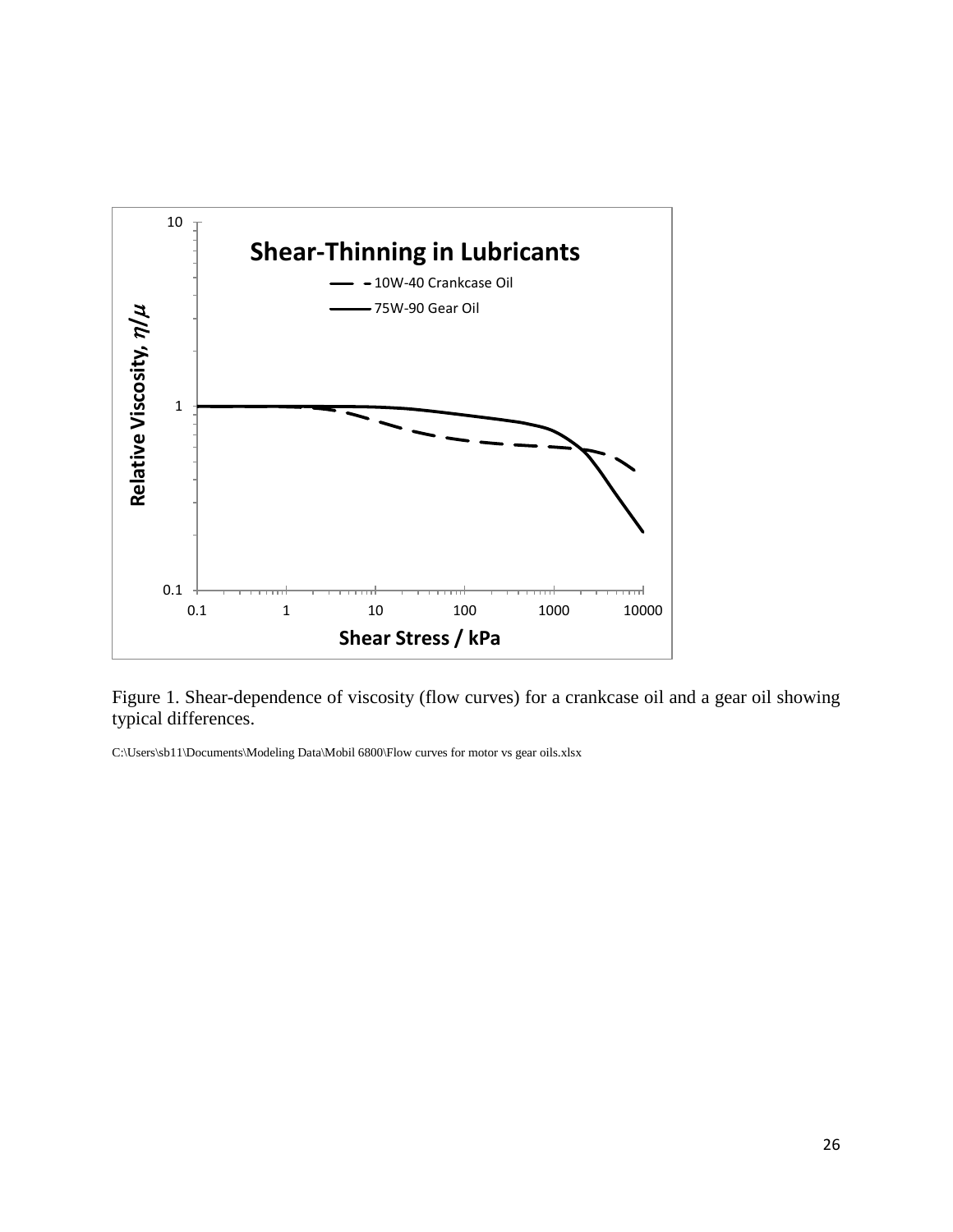

Figure 2. The measured relative volume compared with the Murnaghan equation and an 85W-140 gear oil.

C:\Users\sb11\Documents\Modeling Data\Mobil 6800\Potentiometer based bellows 6800.xlsx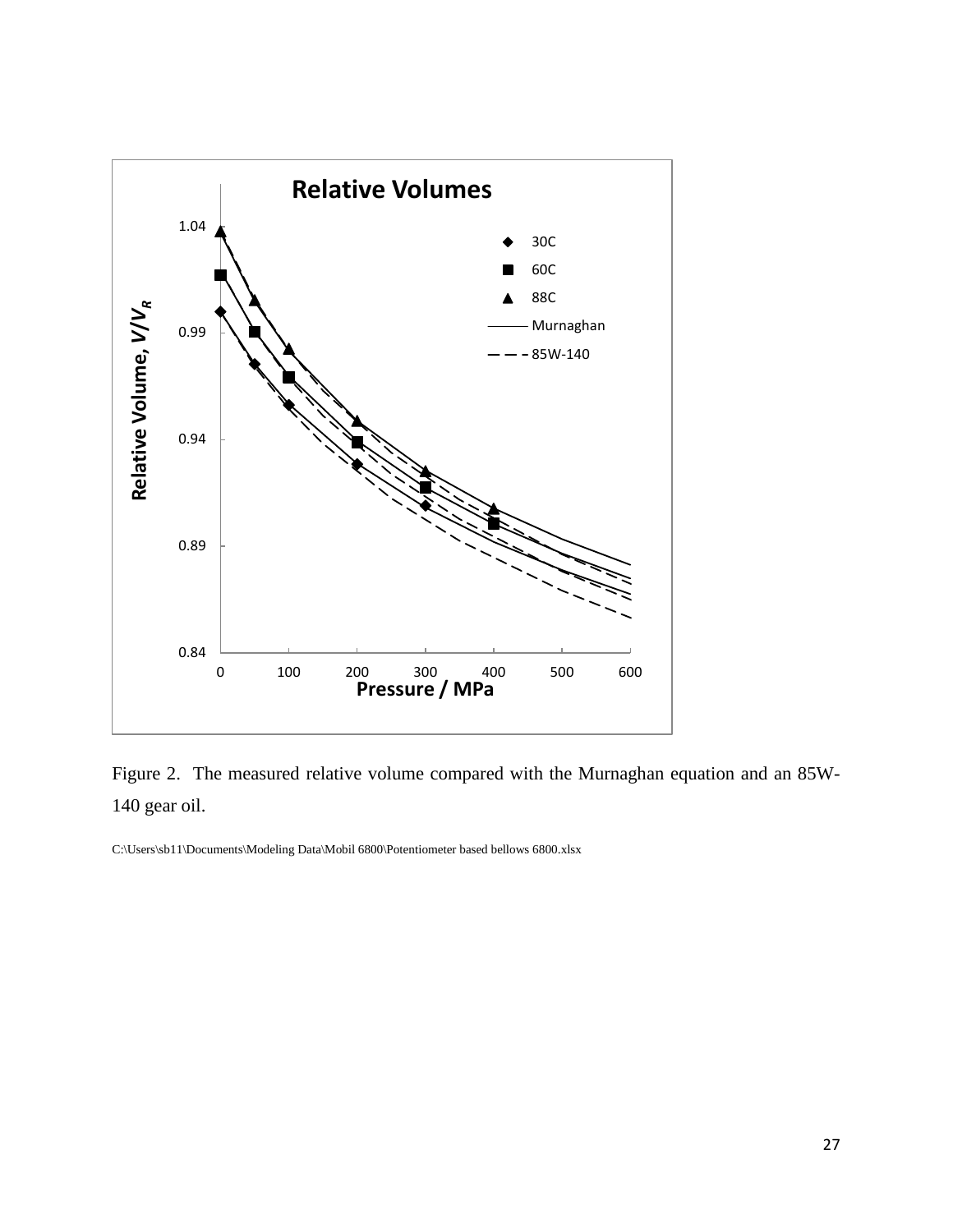

Figure 3. Measured low-shear viscosities and the improved Yasutomi correlation as the curves.

C:\Users\sb11\Documents\Modeling Data\Mobil 6800\Alpha Hollow 6800.xlsx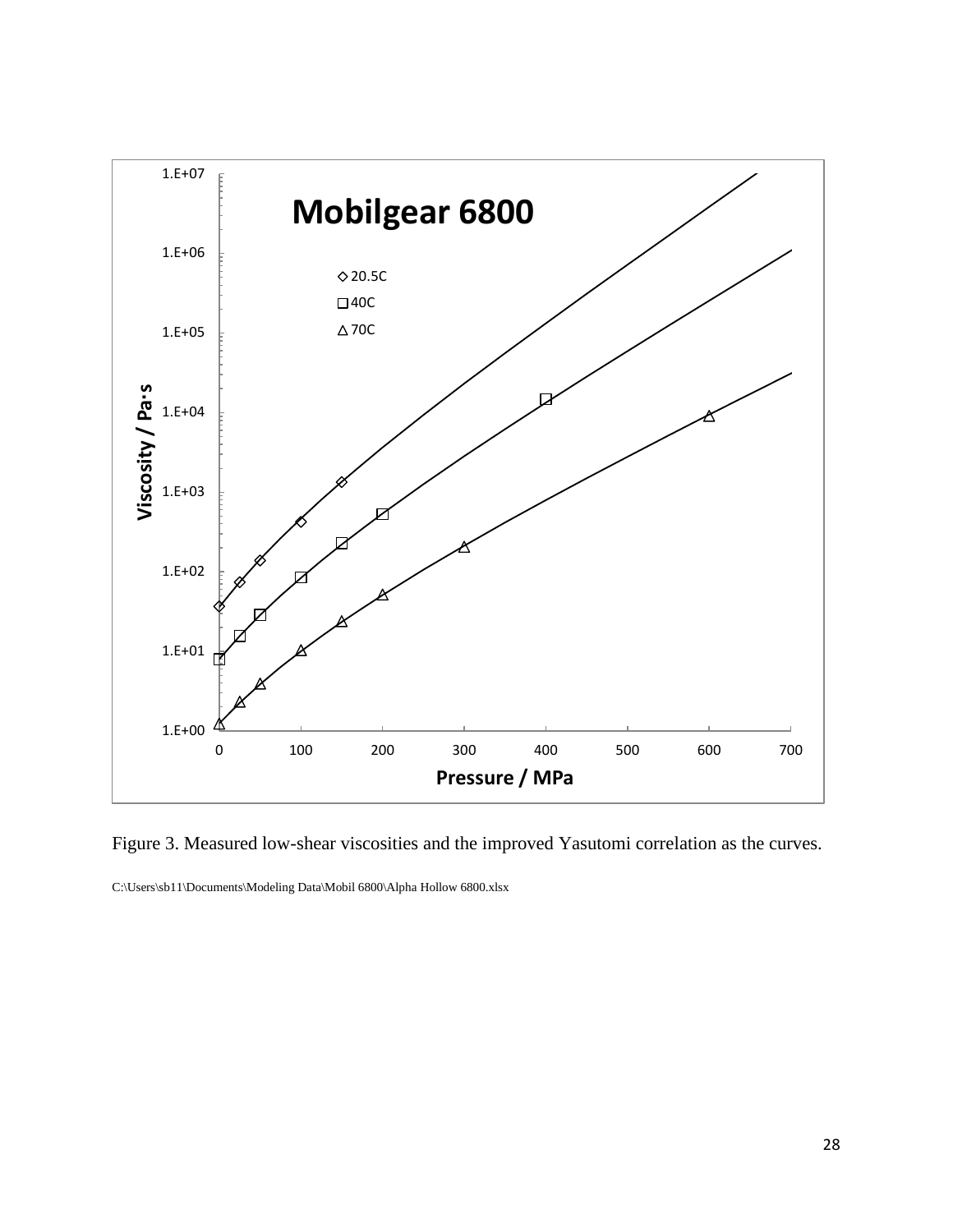

Figure 4. Measured shear-dependent viscosities. Curves are the REMC model.

C:\Users\sb11\Documents\Modeling Data\Mobil 6800\Couette 12#4 6800.xlsx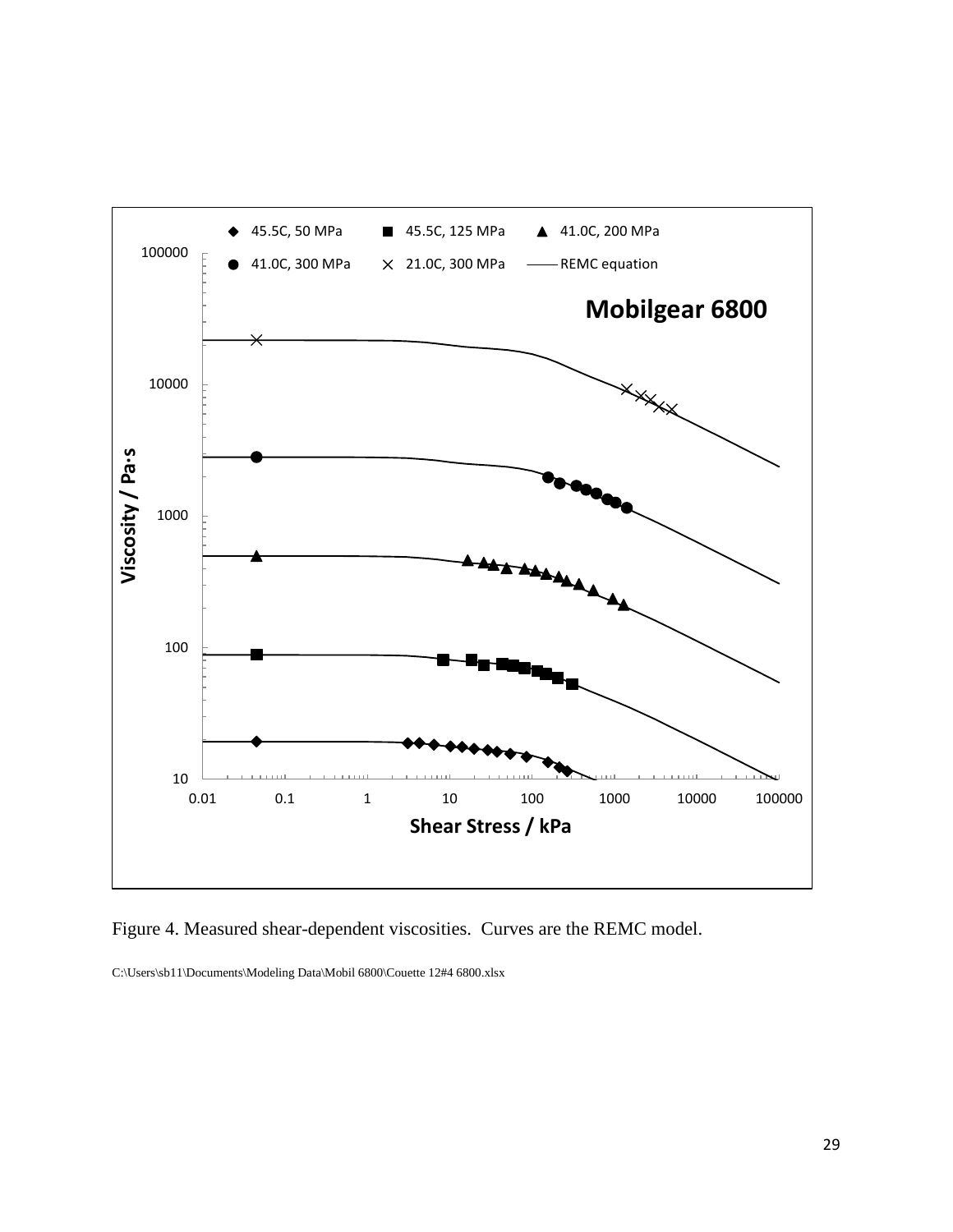

Figure 5. Comparing the MCMC1, MCMC2 and REMC models. MCMC1 eliminates the contribution from the higher molecular weight component.

C:\Users\sb11\Documents\Modeling Data\Mobil 6800\Couette 12#4 6800.xlsx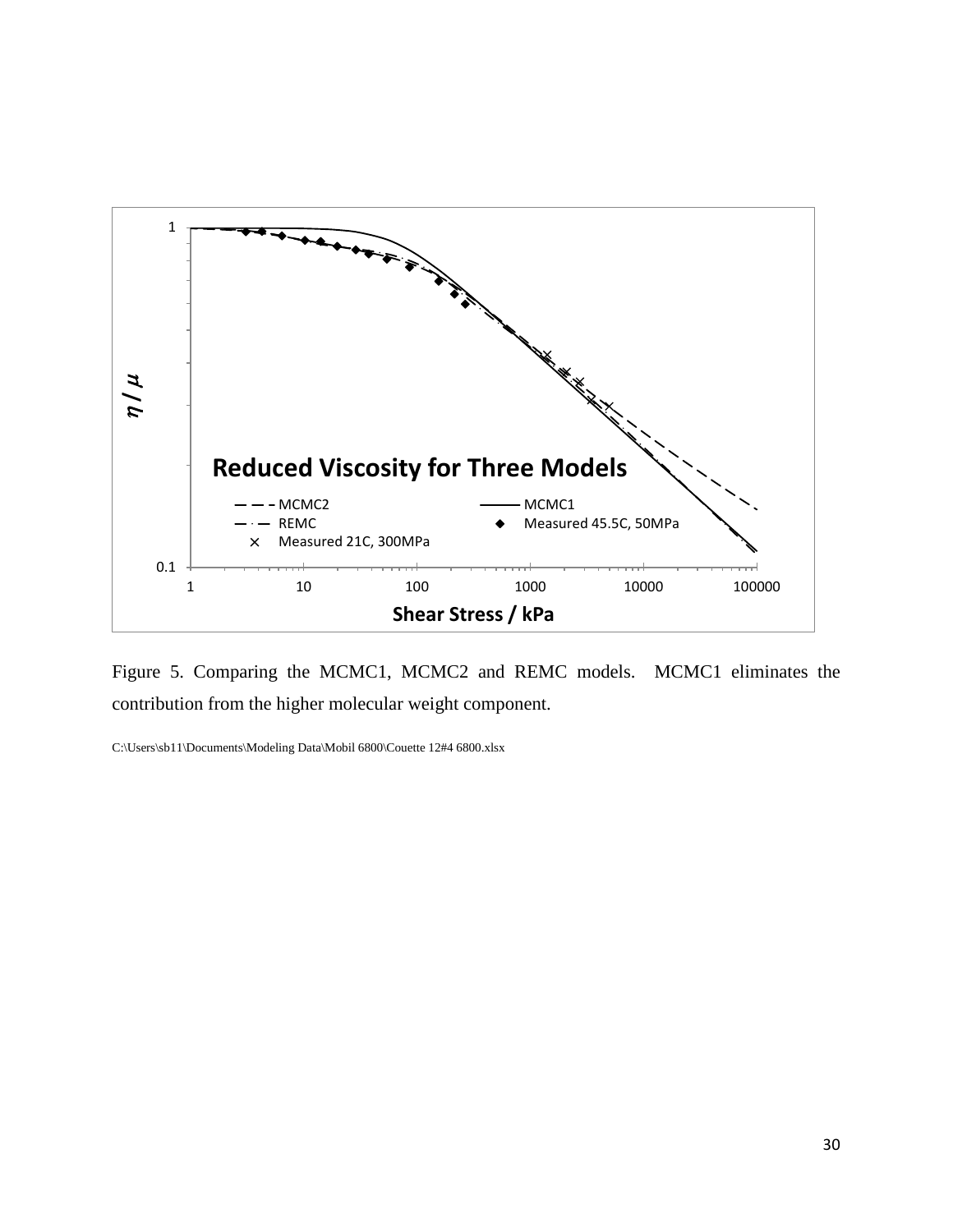

Figure 6. Film thickness measurements(ball moving faster than disk), calculated values and the Hamrock-Dowson isothermal, Newtonian predictions. Calculated curves obtained by the numerical solution described in Section 6 are provided for two shear-thinning models.

C:\Users\sb11\Documents\Papers in progress\Gear Oil\Wassim Results.xlsx